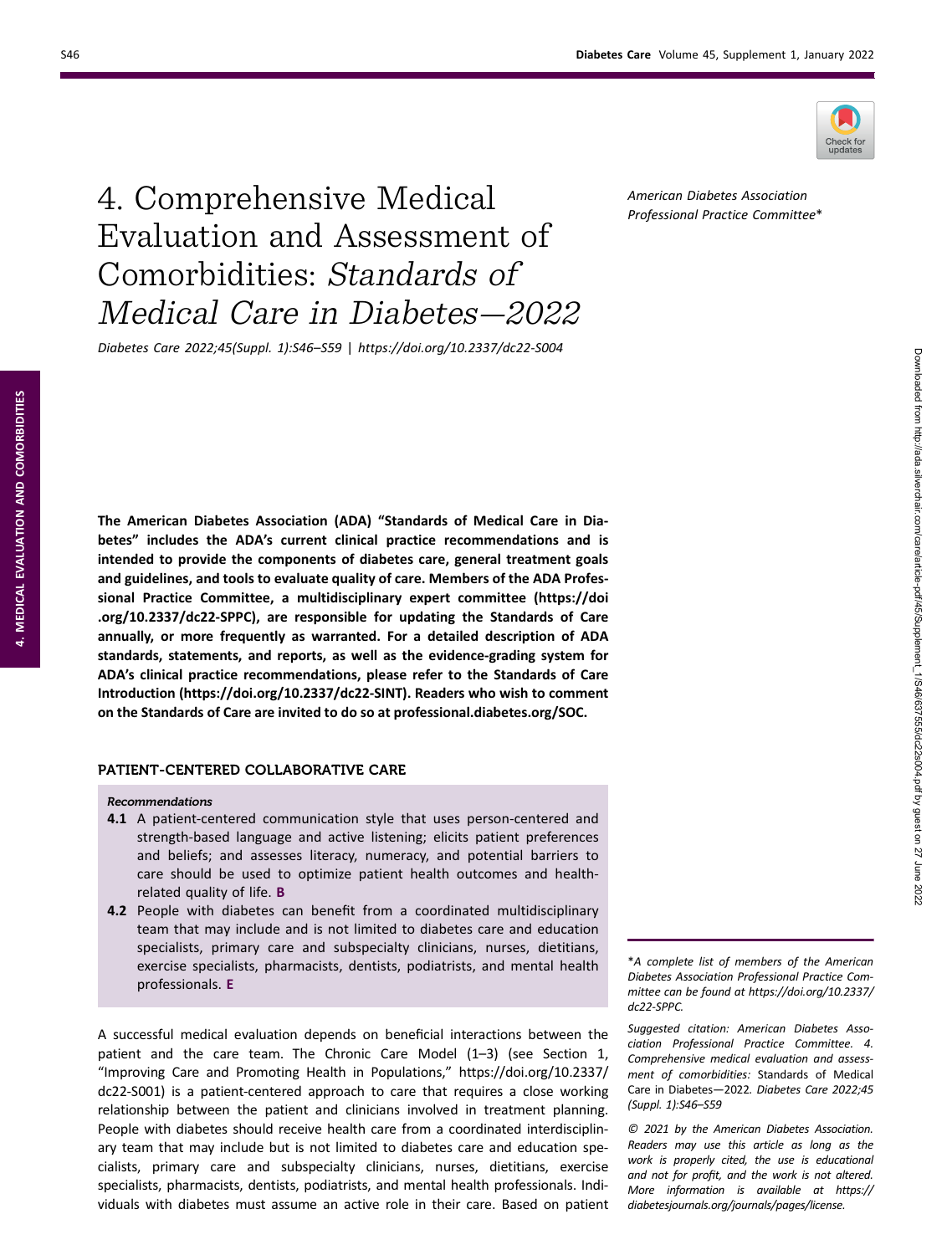preferences, the patient, family or support people, and health care team together formulate the management plan, which includes lifestyle management (see Section 5, "Facilitating Behavior Change and Well-being to Improve Health Outcomes," [https://doi.org/](https://doi.org/10.2337/dc22-S005) [10.2337/dc22-S005](https://doi.org/10.2337/dc22-S005)).

The goals of treatment for diabetes are to prevent or delay complications and optimize quality of life (Fig. 4.1). Treatment goals and plans should be created with patients based on their individual preferences, values, and goals. This individualized management plan should take into account the patient's age, cognitive abilities, school/ work schedule and conditions, health beliefs, support systems, eating patterns, physical activity, social situation, financial concerns, cultural factors, literacy and numeracy (mathematical literacy), diabetes history (duration, complications, current use of medications), comorbidities, disabilities, health priorities, other medical conditions, preferences for care, and life expectancy. Various strategies and

techniques should be used to support patients' self-management efforts, including providing education on problemsolving skills for all aspects of diabetes management.

Provider communication with patients and families should acknowledge that multiple factors impact glycemic management but also emphasize that collaboratively developed treatment plans and a healthy lifestyle can significantly improve disease outcomes and well-being (4–7). Thus, the goal of provider-patient communication is to establish a collaborative relationship and to assess and address self-management barriers without blaming patients for "noncompliance" or "nonadherence" when the outcomes of self-management are not optimal (8). The familiar terms "noncompliance" and "nonadherence" denote a passive, obedient role for a person with diabetes in "following doctor's orders" that is at odds with the active role people with diabetes take in directing the day-to-day decision-making, planning, monitoring, evaluation, and problem-solving involved

in diabetes self-management. Using a nonjudgmental approach that normalizes periodic lapses in self-management may help minimize patients' resistance to reporting problems with self-management. Empathizing and using active listening techniques, such as open-ended questions, reflective statements, and summarizing what the patient said, can help facilitate communication. Patients' perceptions about their own ability, or self-efficacy, to self-manage diabetes constitute one important psychosocial factor related to improved diabetes self-management and treatment outcomes in diabetes (9–11) and should be a target of ongoing assessment, patient education, and treatment planning.

Language has a strong impact on perceptions and behavior. The use of empowering language in diabetes care and education can help to inform and motivate people, yet language that shames and judges may undermine this effort. The American Diabetes Association (ADA) and the Association of Diabetes Care & Education Specialists (formerly

# DECISION CYCLE FOR PATIENT-CENTERED GLYCEMIC MANAGEMENT IN TYPE 2 DIABETES



Figure 4.1—Decision cycle for patient-centered glycemic management in type 2 diabetes. Adapted from Davies et al. (104).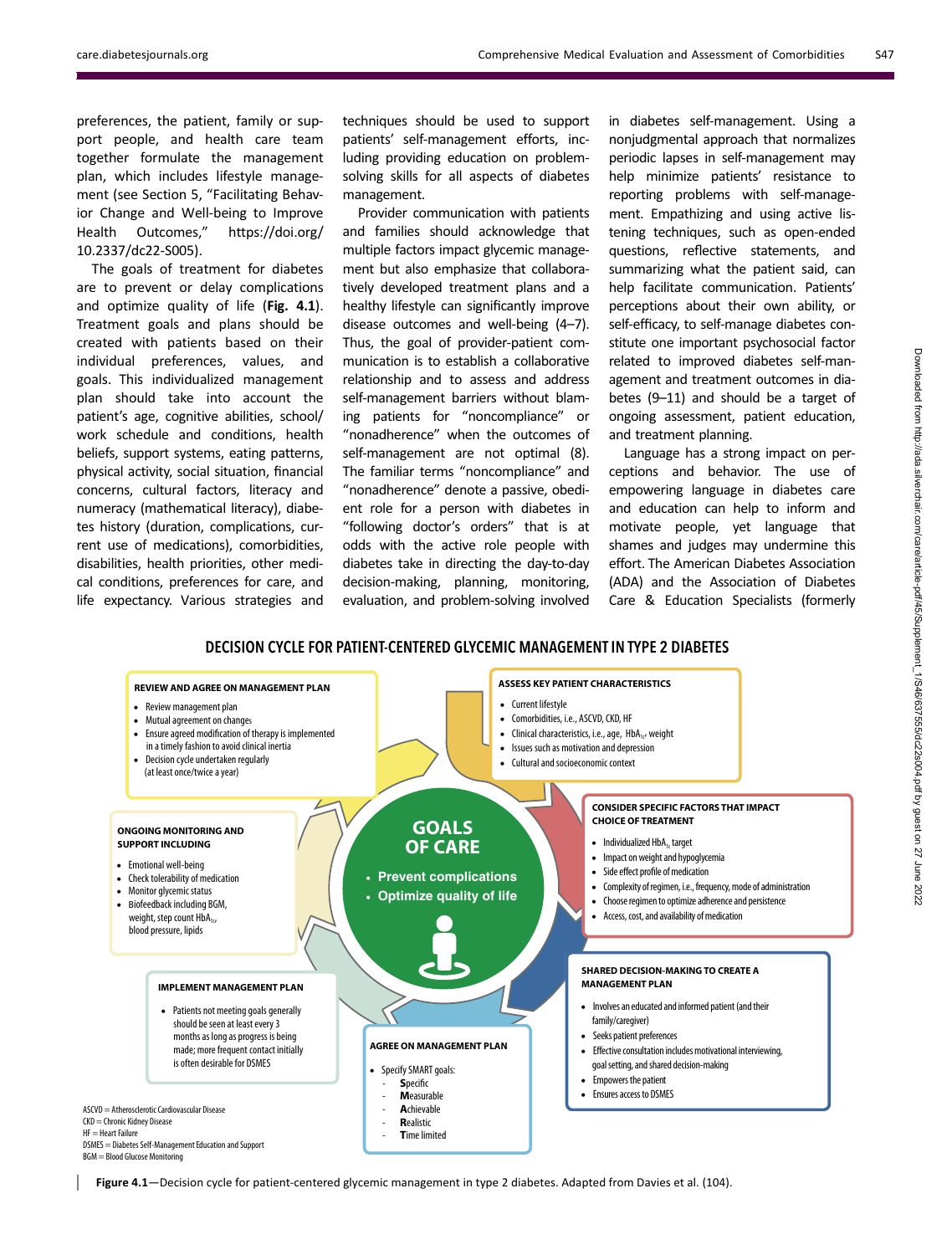called American Association of Diabetes Educators) joint consensus report, "The Use of Language in Diabetes Care and Education," provides the authors' expert opinion regarding the use of language by health care professionals when speaking or writing about diabetes for people with diabetes or for professional audiences (12). Although further research is needed to address the impact of language on diabetes outcomes, the report includes five key consensus recommendations for language use:

- Use language that is neutral, nonjudgmental, and based on facts, actions, or physiology/biology.
- Use language free from stigma.
- Use language that is strength based, respectful, and inclusive and that imparts hope.
- Use language that fosters collaboration between patients and providers.
- Use language that is person centered (e.g., "person with diabetes" is preferred over "diabetic").

# COMPREHENSIVE MEDICAL EVALUATION

#### Recommendations

- 4.3 A complete medical evaluation should be performed at the initial visit to:
	- Confirm the diagnosis and classify diabetes. A
	- Evaluate for diabetes complications and potential comorbid conditions. A
	- Review previous treatment and risk factor control in patients with established diabetes. A
	- Begin patient engagement in the formulation of a care management plan. A
	- Develop a plan for continuing care. A
- 4.4 A follow-up visit should include most components of the initial comprehensive medical evaluation (see Table 4.1). A
- 4.5 Ongoing management should be guided by the assessment of overall health status, diabetes complications, cardiovascular risk, hypoglycemia risk, and shared decision-making to set therapeutic goals. **B**

The comprehensive medical evaluation includes the initial and follow-up evaluations, assessment of complications, psychosocial assessment, management of comorbid conditions, and engagement of the patient throughout the process. While a comprehensive list is provided in Table 4.1, in clinical practice the provider may need to prioritize the components of the medical evaluation given the available resources and time. The goal is to provide the health care team information so it can optimally support a patient. In addition to the medical history, physical examination, and laboratory tests, providers should assess diabetes self-management behaviors, nutrition, social determinants of health, and psychosocial health (see Section 5, "Facilitating Behavior Change and Wellbeing to Improve Health Outcomes," <https://doi.org/10.2337/dc22-S005>) and give guidance on routine immunizations. The assessment of sleep pattern and duration should be considered; a meta-analysis found that poor sleep quality, short sleep, and long sleep were associated with higher A1C in people with type 2 diabetes (13). Interval follow-up visits should occur at least every 3–6 months individualized to the patient, and then at least annually.

Lifestyle management and psychosocial care are the cornerstones of diabetes management. Patients should be referred for diabetes self-management education and support, medical nutrition therapy, and assessment of psychosocial/emotional health concerns if indicated. Patients should receive recommended preventive care services (e.g., immunizations, cancer screening, etc.); smoking cessation counseling; and ophthalmological, dental, and podiatric referrals, as needed.

The assessment of risk of acute and chronic diabetes complications and treatment planning are key components of initial and follow-up visits (Table 4.2). The risk of atherosclerotic cardiovascular disease and heart failure (see Section 10, "Cardiovascular Disease and Risk Management," [https://doi.org/10.2337/dc22-](https://doi.org/10.2337/dc22-S010) [S010\)](https://doi.org/10.2337/dc22-S010), chronic kidney disease staging (see Section 11, "Chronic Kidney Disease and Risk Management," [https://doi.org/](https://doi.org/10.2337/dc22-S011) [10.2337/dc22-S011\)](https://doi.org/10.2337/dc22-S011), presence of retinopathy (see Section 12, "Retinopathy, Neuropathy, and Foot Care," [https://doi](https://doi.org/10.2337/dc22-S012)

[.org/10.2337/dc22-S012\)](https://doi.org/10.2337/dc22-S012), and risk of treatment-associated hypoglycemia (Table 4.3) should be used to individualize targets for glycemia (see Section 6, "Glycemic Targets," [https://doi.org/10.2337/dc22-S006\)](https://doi.org/10.2337/dc22-S006), blood pressure, and lipids and to select specific glucose-lowering medication (see Section 9, "Pharmacologic Approaches to Glycemic Treatment," [https://doi](https://doi.org/10.2337/dc22-S009) [.org/10.2337/dc22-S009\)](https://doi.org/10.2337/dc22-S009), antihypertension medication, and statin treatment intensity.

Additional referrals should be arranged as necessary (Table 4.4). Clinicians should ensure that individuals with diabetes are appropriately screened for complications and comorbidities. Discussing and implementing an approach to glycemic control with the patient is a part, not the sole goal, of the patient encounter.

# IMMUNIZATIONS

## Recommendation

4.6 Provide routinely recommended vaccinations for children and adults with diabetes as indicated by age (see Table 4.5 for highly recommended vaccinations for adults with diabetes). A

The importance of routine vaccinations for people living with diabetes has been elevated by the coronavirus disease 2019 (COVID-19) pandemic. Preventing avoidable infections not only directly prevents morbidity but also reduces hospitalizations, which may additionally reduce risk of acquiring infections such as COVID-19. Children and adults with diabetes should receive vaccinations according to age-appropriate recommendations (14,15). The Centers for Disease Control and Prevention (CDC) provides vaccination schedules specifically for children, adolescents, and adults with diabetes (see [www.cdc.gov/vac](http://www.cdc.gov/vaccines/)[cines/\)](http://www.cdc.gov/vaccines/). The CDC Advisory Committee on Immunization Practices (ACIP) makes recommendations based on its own review and rating of the evidence, provided in Table 4.5 for selected vaccinations. The ACIP evidence review has evolved over time with the adoption of Grading of Recommendations Assessment, Development and Evaluation (GRADE) in 2010 and then the Evidence to Decision or Evidence to Recommendation frameworks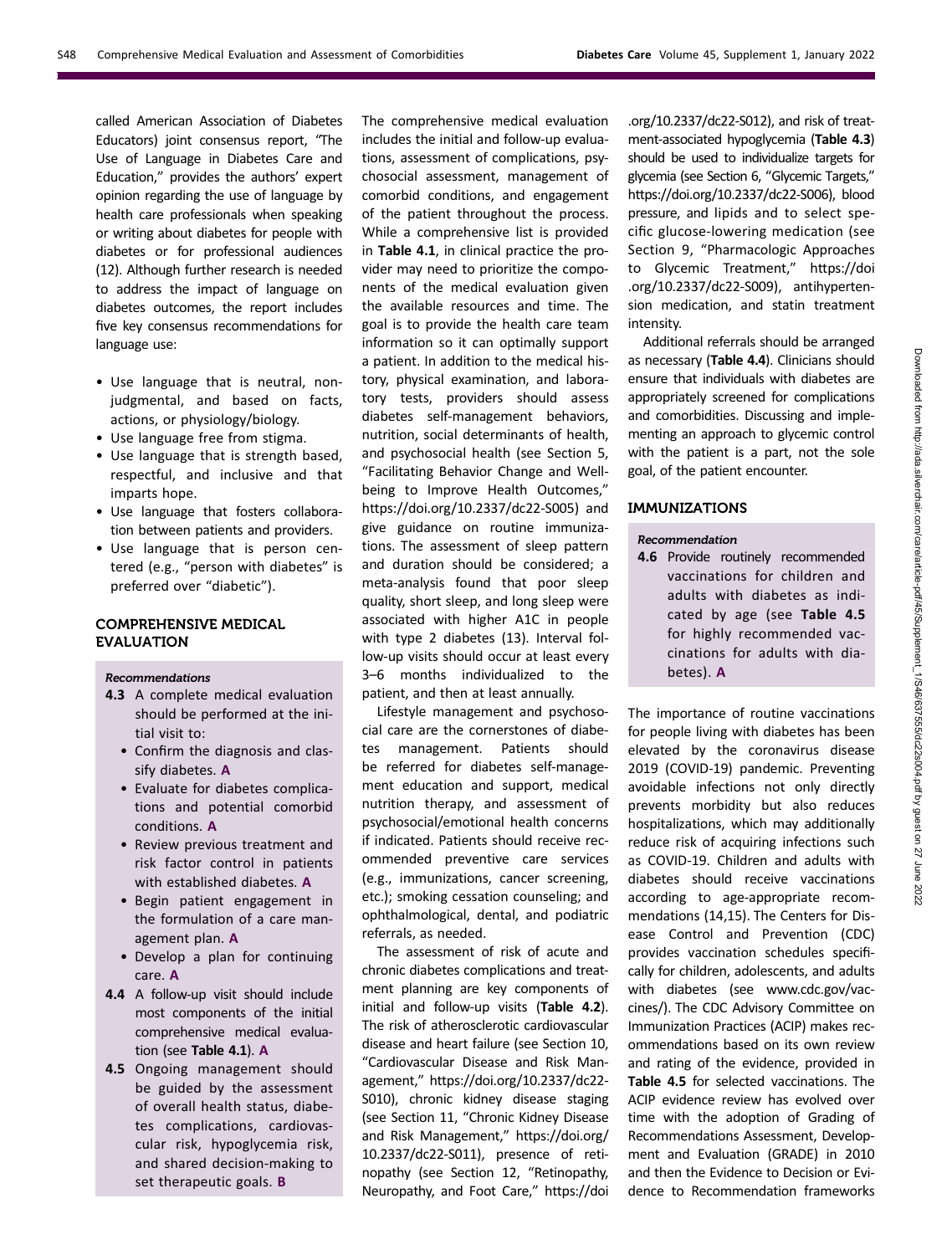|                                          | Table 4.1 - Components of the comprehensive diabetes<br>medical evaluation at initial, follow-up, and annual visits                                                | <b>INITIAL</b><br><b>VISIT</b> | <b>EVERY</b><br><b>FOLLOW-</b><br><b>UP VISIT</b> | <b>ANNUAL</b><br><b>VISIT</b> |
|------------------------------------------|--------------------------------------------------------------------------------------------------------------------------------------------------------------------|--------------------------------|---------------------------------------------------|-------------------------------|
|                                          | <b>Diabetes history</b>                                                                                                                                            |                                |                                                   |                               |
|                                          | • Characteristics at onset (e.g., age, symptoms)                                                                                                                   | ✓                              |                                                   |                               |
|                                          | • Review of previous treatment regimens and response                                                                                                               | ✓                              |                                                   |                               |
|                                          | Assess frequency/cause/severity of past hospitalizations                                                                                                           | ✓                              |                                                   |                               |
|                                          | <b>Family history</b>                                                                                                                                              |                                |                                                   |                               |
|                                          | • Family history of diabetes in a first-degree relative                                                                                                            | ✓                              |                                                   |                               |
|                                          | • Family history of autoimmune disorder                                                                                                                            | ✓                              |                                                   |                               |
|                                          | Personal history of complications and common comorbidities                                                                                                         |                                |                                                   |                               |
| <b>PAST MEDICAL</b><br><b>AND FAMILY</b> | " Common comorbidities (e.g., obesity, OSA, NAFLD)                                                                                                                 | ✓                              |                                                   |                               |
| <b>HISTORY</b>                           | - High blood pressure or abnormal lipids                                                                                                                           | ✓                              |                                                   |                               |
|                                          | • Macrovascular and microvascular complications                                                                                                                    | ✓                              |                                                   |                               |
|                                          | • Hypoglycemia: awareness/frequency/causes/timing of episodes                                                                                                      | ✓                              | ✓                                                 | $\checkmark$                  |
|                                          | Presence of hemoglobinopathies or anemias                                                                                                                          | ✓                              |                                                   | ✓                             |
|                                          | Last dental visit                                                                                                                                                  | ✓                              |                                                   |                               |
|                                          | Last dilated eye exam                                                                                                                                              | ✓                              |                                                   |                               |
|                                          | Visits to specialists                                                                                                                                              | ✓                              | ✓                                                 | $\checkmark$                  |
|                                          | <b>Interval history</b>                                                                                                                                            |                                |                                                   |                               |
|                                          | • Changes in medical/family history since last visit                                                                                                               |                                | ✓                                                 | ✓                             |
|                                          | • Eating patterns and weight history                                                                                                                               | $\checkmark$                   | $\checkmark$                                      | ✓                             |
|                                          | Assess familiarity with carbohydrate counting (e.g., type 1 diabetes,                                                                                              | ✓                              |                                                   |                               |
| <b>BEHAVIORAL</b><br><b>FACTORS</b>      | type 2 diabetes treated with MDI)                                                                                                                                  |                                |                                                   |                               |
|                                          | • Physical activity and sleep behaviors                                                                                                                            | $\checkmark$                   | ✓                                                 | ✓                             |
|                                          | Tobacco, alcohol, and substance use                                                                                                                                | ✓                              |                                                   | $\checkmark$                  |
|                                          | Current medication regimen                                                                                                                                         | ✓                              | ✓                                                 | ✓                             |
| <b>MEDICATIONS</b>                       | • Medication-taking behavior                                                                                                                                       | ✓                              | ✓                                                 |                               |
| <b>AND</b>                               | • Medication intolerance or side effects                                                                                                                           | ✓                              | ✓                                                 | ✓                             |
| <b>VACCINATIONS</b>                      | • Complementary and alternative medicine use                                                                                                                       | ✓                              | ✓                                                 |                               |
|                                          | Vaccination history and needs                                                                                                                                      |                                |                                                   |                               |
| <b>TECHNOLOGY</b><br><b>USE</b>          | Assess use of health apps, online education, patient portals, etc.                                                                                                 | ✓                              |                                                   | $\checkmark$                  |
|                                          | • Glucose monitoring (meter/CGM): results and data use                                                                                                             | $\checkmark$                   | ✓                                                 | ✓                             |
|                                          | • Review insulin pump settings and use, connected pen and glucose data                                                                                             | $\checkmark$                   | ✓                                                 | $\checkmark$                  |
|                                          | Social network                                                                                                                                                     |                                |                                                   |                               |
|                                          | Identify existing social supports                                                                                                                                  | $\checkmark$                   |                                                   |                               |
| <b>SOCIAL LIFE</b><br><b>ASSESSMENT</b>  | Identify surrogate decision maker, advanced care plan                                                                                                              | ✓                              |                                                   |                               |
|                                          | • Identify social determinants of health (e.g, food security, housing<br>stability & homelessness, transportation access, financial security,<br>community safety) | ✓                              |                                                   | ✓                             |
|                                          |                                                                                                                                                                    |                                |                                                   |                               |

Continued on p. S50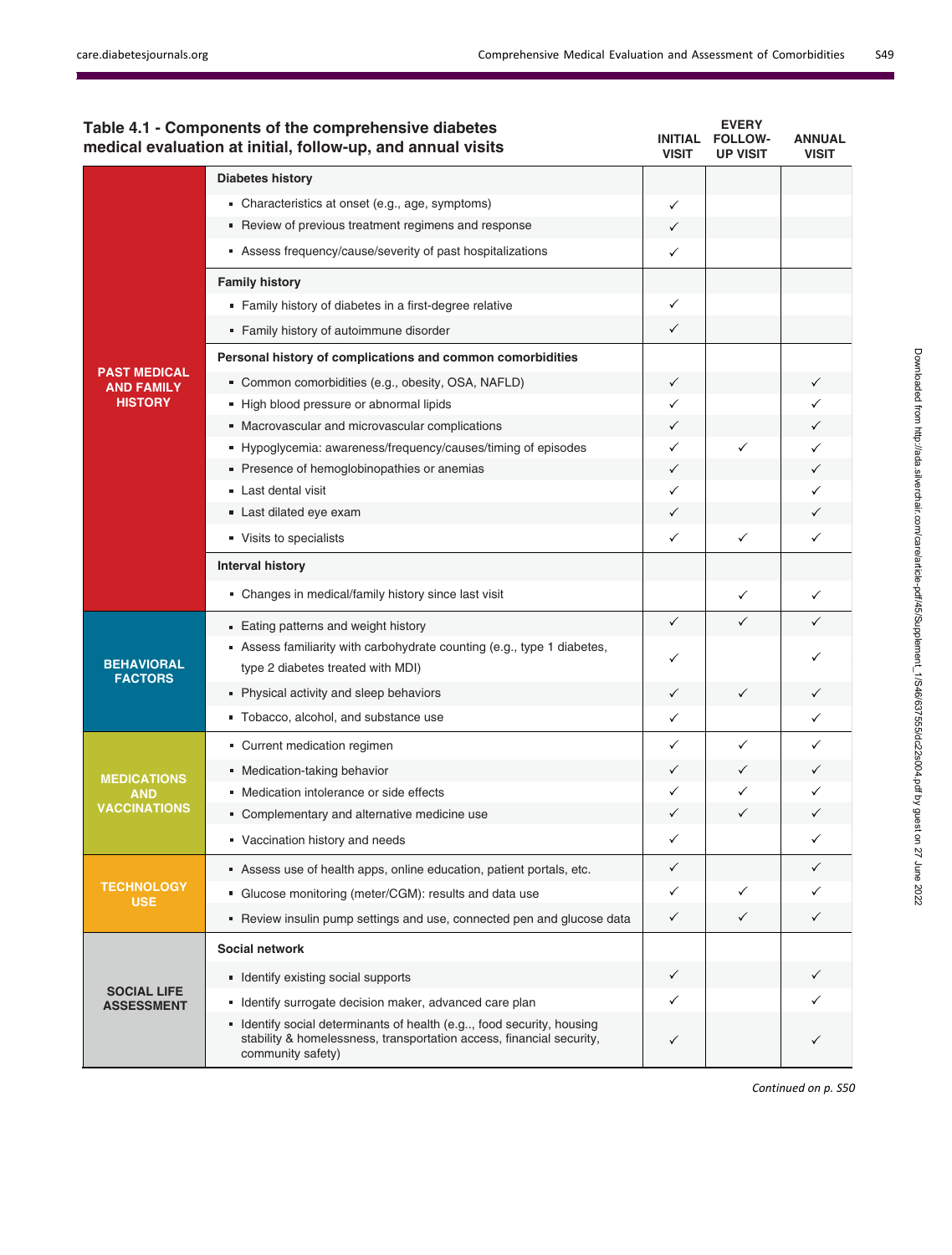|                                        | Table 4.1 (cont.)- Components of the comprehensive diabetes<br>medical evaluation at initial, follow-up, and annual visits | <b>VISIT</b> | <b>EVERY</b><br><b>INITIAL FOLLOW-</b><br><b>UP VISIT</b> | <b>ANNUAL</b><br><b>VISIT</b> |
|----------------------------------------|----------------------------------------------------------------------------------------------------------------------------|--------------|-----------------------------------------------------------|-------------------------------|
|                                        | . Height, weight, and BMI; growth/pubertal development in children and<br>adolescents                                      | ✓            | ✓                                                         | ✓                             |
|                                        | • Blood pressure determination                                                                                             | $\checkmark$ | $\checkmark$                                              | $\checkmark$                  |
|                                        | - Orthostatic blood pressure measures (when indicated)                                                                     | ✓            |                                                           |                               |
|                                        | - Fundoscopic examination (refer to eye specialist)                                                                        | ✓            |                                                           | ✓                             |
|                                        | • Thyroid palpation                                                                                                        | $\checkmark$ |                                                           |                               |
|                                        | Skin examination (e.g., acanthosis nigricans, insulin injection or<br>insertion sites, lipodystrophy)                      | ✓            | ✓                                                         | ✓                             |
| <b>PHYSICAL</b><br><b>EXAMINATION</b>  | Comprehensive foot examination                                                                                             |              |                                                           |                               |
|                                        | · Visual inspection (e.g., skin integrity, callous formation, foot<br>deformity or ulcer, toenails)**                      | $\checkmark$ |                                                           | $\checkmark$                  |
|                                        | • Screen for PAD (pedal pulses-refer for ABI if diminished)                                                                | ✓            |                                                           |                               |
|                                        | • Determination of temperature, vibration or pinprick sensation,<br>and 10-g monofilament exam                             | ✓            |                                                           | ✓                             |
|                                        | Screen for depression, anxiety, and disordered eating                                                                      | ✓            |                                                           | ✓                             |
|                                        | - Consider assessment for functional performance*                                                                          | ✓            |                                                           |                               |
|                                        | - Consider assessment for functional performance*                                                                          | ✓            |                                                           | $\checkmark$                  |
|                                        | A1C, if the results are not available within the past 3 months                                                             | ✓            | $\checkmark$                                              | ✓                             |
|                                        | If not performed/available within the past year                                                                            | ✓            |                                                           | ✓                             |
|                                        | • Lipid profile, including total, LDL, and HDL cholesterol and<br>triglycerides#                                           | ✓            |                                                           | ✓^                            |
|                                        | • Liver function tests#                                                                                                    | ✓            |                                                           | ✓                             |
| <b>LABORATORY</b><br><b>EVALUATION</b> | · Spot urinary albumin-to-creatinine ratio                                                                                 | ✓            |                                                           |                               |
|                                        | . Serum creatinine and estimated glomerular filtration rate <sup>+</sup>                                                   | ✓            |                                                           | ✓                             |
|                                        | • Thyroid-stimulating hormone in patients with type 1 diabetes#                                                            | ✓            |                                                           |                               |
|                                        | • Vitamin B12 if on metformin                                                                                              | ✓            |                                                           |                               |
|                                        | • Serum potassium levels in patients on ACE inhibitors, ARBs, or<br>diuretics <sup>+</sup>                                 | ✓            |                                                           | ✓                             |

ABI, ankle-brachial pressure index; ARBs, angiotensin receptor blockers; CGM, continuous glucose monitors; MDI, multiple daily injections; NAFLD, nonalcoholic fatty liver disease; OSA obstructive sleep apnea;PAD, peripheral arterial disease

\*At 65 years of age or older

+May be needed more frequently in patients with known chronic kidney disease or with changes in medications that affect kidney function and serum potassium (see Table 11.1)

#May also need to be checked after initiation or dose changes of medications that affect these laboratory values (i.e., diabetes medications, blood pressure medications, cholesterol medications, or thyroid medications)

In people without dyslipidemia and not on cholesterol-lowering therapy, testing may be less frequent

\*\*Should be performed at every visit in patients with sensory loss, previous foot ulcers, or amputations

in 2018 (16). Here we discuss the particular importance of specific vaccines.

#### Influenza

Influenza is a common, preventable infectious disease associated with high mortality and morbidity in vulnerable populations, including youth, older adults, and people with chronic diseases. Influenza vaccination in people

with diabetes has been found to significantly reduce influenza and diabetesrelated hospital admissions (17). In patients with diabetes and cardiovascular disease, influenza vaccine has been associated with lower risk of all-cause mortality, cardiovascular mortality, and cardiovascular events (18). Given the benefits of the annual influenza vaccination, it is recommended for all individuals  $\geq 6$  months of age who do

not have a contraindication. Influenza vaccination is critically important in the next year as the severe acute respiratory syndrome coronavirus 2 (SARS-CoV-2) and influenza viruses will both be active in the U.S. during the 2021–2022 season (19). The live attenuated influenza vaccine, which is delivered by nasal spray, is an option for patients who are age 2 years through age 49 years and who are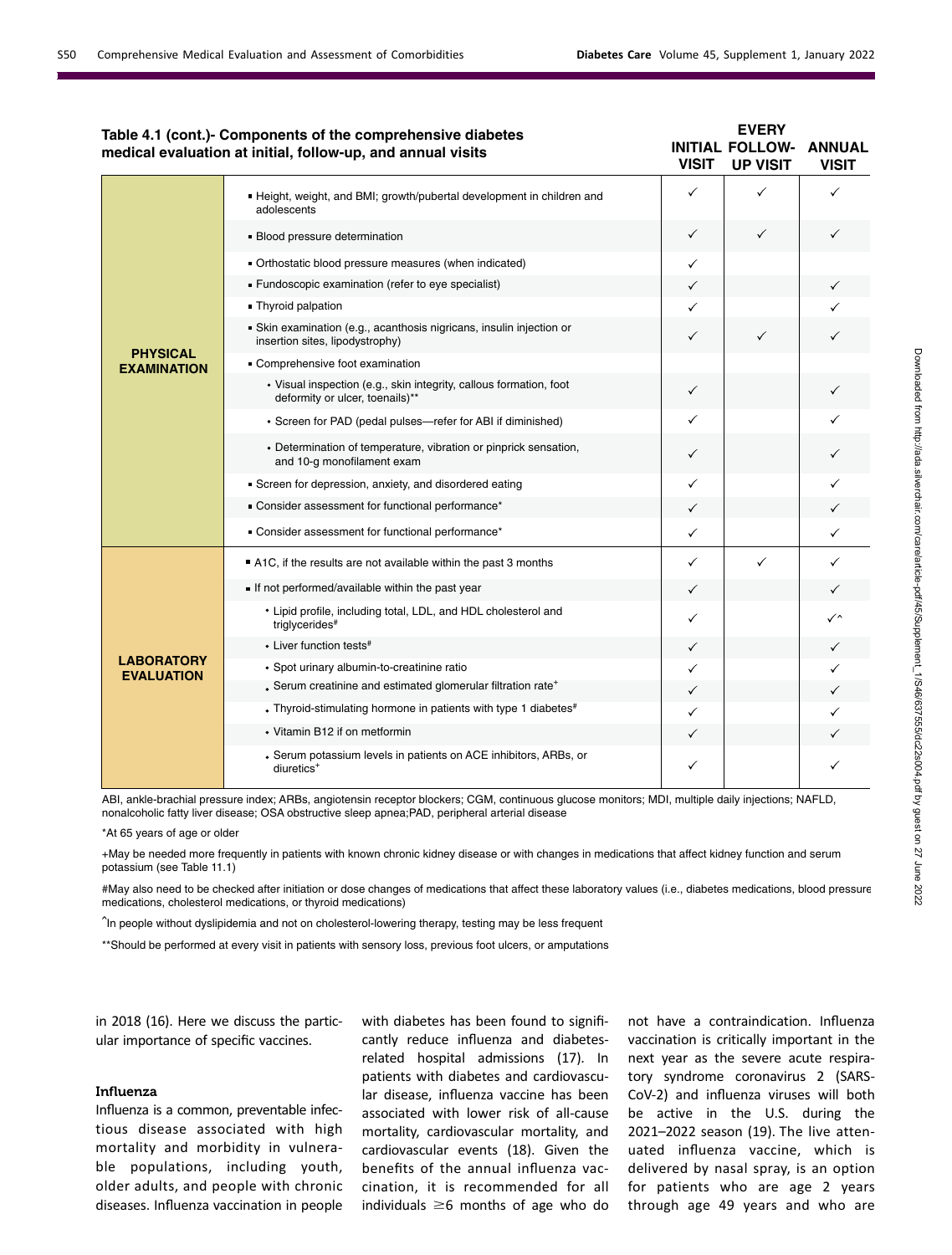| Table 4.2–Assessment and treatment plan*<br>Assessing risk of diabetes complications<br>• ASCVD and heart failure history<br>• ASCVD risk factors and 10-year ASCVD risk assessment<br>• Staging of chronic kidney disease (see Table 11.1)<br>• Hypoglycemia risk (see Table 4.3)<br>• Assessment for retinopathy<br>• Assessment for neuropathy |
|---------------------------------------------------------------------------------------------------------------------------------------------------------------------------------------------------------------------------------------------------------------------------------------------------------------------------------------------------|
| Goal setting<br>• Set A1C/blood glucose/time in range target<br>• If hypertension is present, establish blood pressure target<br>• Diabetes self-management goals                                                                                                                                                                                 |
| Therapeutic treatment plans<br>• Lifestyle management<br>• Pharmacologic therapy: glucose lowering<br>• Pharmacologic therapy: cardiovascular and renal disease risk factors                                                                                                                                                                      |

- Use of glucose monitoring and insulin delivery devices
- Referral to diabetes education and medical specialists (as needed)

ASCVD, atherosclerotic cardiovascular disease. \*Assessment and treatment planning are essential components of initial and all follow-up visits.

not pregnant, but patients with chronic conditions such as diabetes are cautioned against taking the live attenuated influenza vaccine and are instead recommended to receive the inactive or recombinant influenza vaccination. For individuals  $\geq 65$ years of age, there may be additional benefit from the high-dose quadrivalent inactivated influenza vaccine (19).

#### Pneumococcal Pneumonia

Like influenza, pneumococcal pneumonia is a common, preventable disease. People with diabetes are at increased risk for the bacteremic form of pneumococcal infection and have been reported to have a high risk of nosocomial bacteremia, with a mortality rate as high as 50% (20). There are two vaccination types, the 23-valent pneumococcal polysaccharide vaccine (PPSV23)

#### Table 4.3—Assessment of hypoglycemia risk

Factors that increase risk of treatment-associated hypoglycemia

- Use of insulin or insulin secretagogues (i.e., sulfonylureas, meglitinides)
- Impaired kidney or hepatic function
- Longer duration of diabetes
- Frailty and older age
- Cognitive impairment
- Impaired counterregulatory response, hypoglycemia unawareness
- Physical or intellectual disability that may impair behavioral response to hypoglycemia • Alcohol use
- Polypharmacy (especially ACE inhibitors, angiotensin receptor blockers, nonselective b-blockers)
- History of severe hypoglycemic event

In addition to individual risk factors, consider use of comprehensive risk prediction models (105).

See references 106–110.

#### Table 4.4—Referrals for initial care management

- Eye care professional for annual dilated eye exam
- Family planning for women of reproductive age
- Registered dietitian nutritionist for medical nutrition therapy
- Diabetes self-management education and support
- Dentist for comprehensive dental and periodontal examination
- Mental health professional, if indicated
- Audiology, if indicated
- Social worker/community resources, if indicated

and the 13-valent pneumococcal conjugate vaccine (PCV13), with distinct schedules for children and adults.

All children are recommended to receive a four-dose series of PCV13 by 15 months of age. For children with diabetes who have incomplete series by ages 2–5 years, the CDC recommends a catch-up schedule to ensure that these children have four doses. Children with diabetes between 6–18 years of age are also advised to receive one dose of PPSV23, preferably after receipt of PCV13.

For adults with diabetes, one dose of PPSV23 is recommended between the ages of 19 and 64 years and another dose at  $\geq 65$  years of age. The PCV13 is no longer routinely recommended for patients over 65 years of age because of the declining rates of pneumonia attributable to these strains (21). Older patients should have a shared decision-making discussion with their provider to determine individualized risks and benefits. PCV13 is recommended for patients with immunocompromising conditions such as asplenia, advanced kidney disease, cochlear implants, or cerebrospinal fluid leaks (22). Some older patients residing in assisted living facilities may also consider PCV13. If the PCV13 is to be administered, it should be given prior to the next dose of PPSV23.

#### Hepatitis B

Compared with the general population, people with type 1 or type 2 diabetes have higher rates of hepatitis B. This may be due to contact with infected blood or through improper equipment use (glucose monitoring devices or infected needles). Because of the higher likelihood of transmission, hepatitis B vaccine is recommended for adults with diabetes aged  $<$  60 years. For adults aged  $\geq 60$  years, hepatitis B vaccine may be administered at the discretion of the treating clinician based on the patient's likelihood of acquiring hepatitis B infection.

# COVID-19

As of August 2021, the COVID-19 vaccines are recommended for all adults and some children, including people with diabetes, under full approval of the U.S. Food and Drug Administration. The three options in the U.S. are the mRNA vaccines from Pfizer-BioNTech and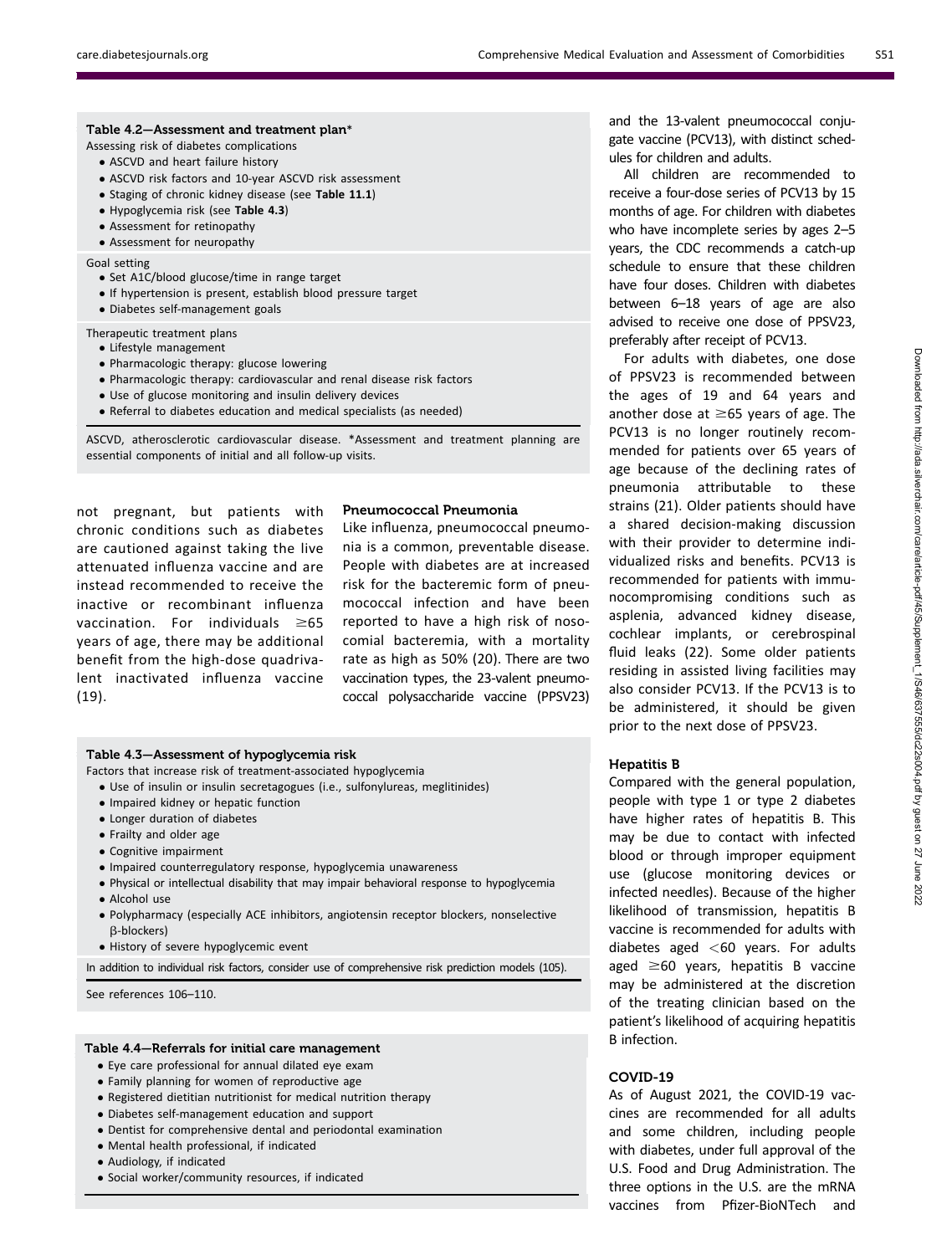| Vaccination                              | Age-group recommendations                                                                                                                                                             | Frequency                                                                                                                                                  | GRADE evidence type*                 | Reference                                                                                                                                                                                                                                             |
|------------------------------------------|---------------------------------------------------------------------------------------------------------------------------------------------------------------------------------------|------------------------------------------------------------------------------------------------------------------------------------------------------------|--------------------------------------|-------------------------------------------------------------------------------------------------------------------------------------------------------------------------------------------------------------------------------------------------------|
| Hepatitis B                              | $<$ 60 years of age; $\geq$ 60 years<br>of age discuss with health<br>care provider                                                                                                   | Two- or three-dose<br>series                                                                                                                               | $\overline{2}$                       | Centers for Disease Control<br>and Prevention, Use of<br>Hepatitis B Vaccination for<br><b>Adults With Diabetes</b><br><b>Mellitus: Recommendations</b><br>of the Advisory Committee<br>on Immunization Practices<br>(ACIP) (111)                     |
| Human papilloma<br>virus (HPV)           | $\leq$ 26 years of age; 27–45<br>years of age may also be<br>vaccinated against HPV<br>after a discussion with<br>health care provider                                                | Three doses over<br>6 months                                                                                                                               | 2 for females,<br>3 for males        | Meites et al., Human<br>Papillomavirus Vaccination<br>for Adults: Updated<br>Recommendations of the<br>Advisory Committee on<br><b>Immunization Practices</b><br>(112)                                                                                |
| Influenza                                | All patients; advised not to<br>receive live attenuated<br>influenza vaccine                                                                                                          | Annual                                                                                                                                                     |                                      | Demicheli et al., Vaccines for<br>Preventing Influenza in the<br>Elderly (113)                                                                                                                                                                        |
| Pneumonia (PPSV23<br>[Pneumovax])        | 19-64 years of age, vaccinate<br>with Pneumovax                                                                                                                                       | One dose                                                                                                                                                   | $\overline{2}$                       | Centers for Disease Control<br>and Prevention, Updated<br>Recommendations for<br>Prevention of Invasive<br>Pneumococcal Disease<br>Among Adults Using the<br>23-Valent Pneumococcal<br>Polysaccaride Vaccine<br>(PPSV23) (114)                        |
|                                          | $\geq$ 65 years of age, obtain<br>second dose of<br>Pneumovax, at least 5<br>years from prior<br>Pneumovax vaccine                                                                    | One dose; if PCV13<br>has been given,<br>then give PPSV23<br>$\geq$ 1 year after<br>PCV13 and $\geq$ 5<br>years after any<br>PPSV23 at age $<$ 65<br>years | $\overline{2}$                       | Falkenhorst et al.,<br>Effectiveness of the 23-<br>Valent Pneumococcal<br>Polysaccharide Vaccine<br>(PPV23) Against<br>Pneumococcal Disease in<br>the Elderly: Systematic<br>Review and Meta-analysis<br>(115)                                        |
| Pneumonia (PCV13<br>[Prevnar])           | Adults $\geq$ 19 of age, with an<br>immunocompromising<br>condition (e.g., chronic<br>renal failure), cochlear<br>implant, or cerebrospinal<br>fluid leak                             | One dose                                                                                                                                                   | 3                                    | Matanock et al., Use of 13-<br>Valent Pneumococcal<br>Conjugate Vaccine and 23-<br>Valent Pneumococcal<br>Polysaccharide Vaccine<br>Among Adults Aged ≥65                                                                                             |
|                                          | 19-64 years of age,<br>immunocompetent, no<br>recommendation<br>$\geq$ 65 years of age,<br>immunocompetent, have<br>shared decision-making<br>discussion with health care<br>provider | None<br>One dose                                                                                                                                           |                                      | Years: Updated<br>Recommendations of the<br>Advisory Committee on<br>Immunization Practices (21)                                                                                                                                                      |
| Tetanus, diphtheria,<br>pertussis (TDAP) | All adults; pregnant women<br>should have an extra dose                                                                                                                               | Booster every 10 years                                                                                                                                     | 2 for effectiveness,<br>3 for safety | Havers et al., Use of Tetanus<br>Toxoid, Reduced Diphtheria<br>Toxoid, and Acellular<br>Pertussis Vaccines: Updated<br>Recommendations of the<br>Advisory Committee on<br>Immunization Practices-<br>United States, 2019 (116)<br>Continued on p. S53 |

# Table 4.5—Highly recommended immunizations for adult patients with diabetes (Advisory Committee on Immunization Practices, Centers for Disease Control and Prevention)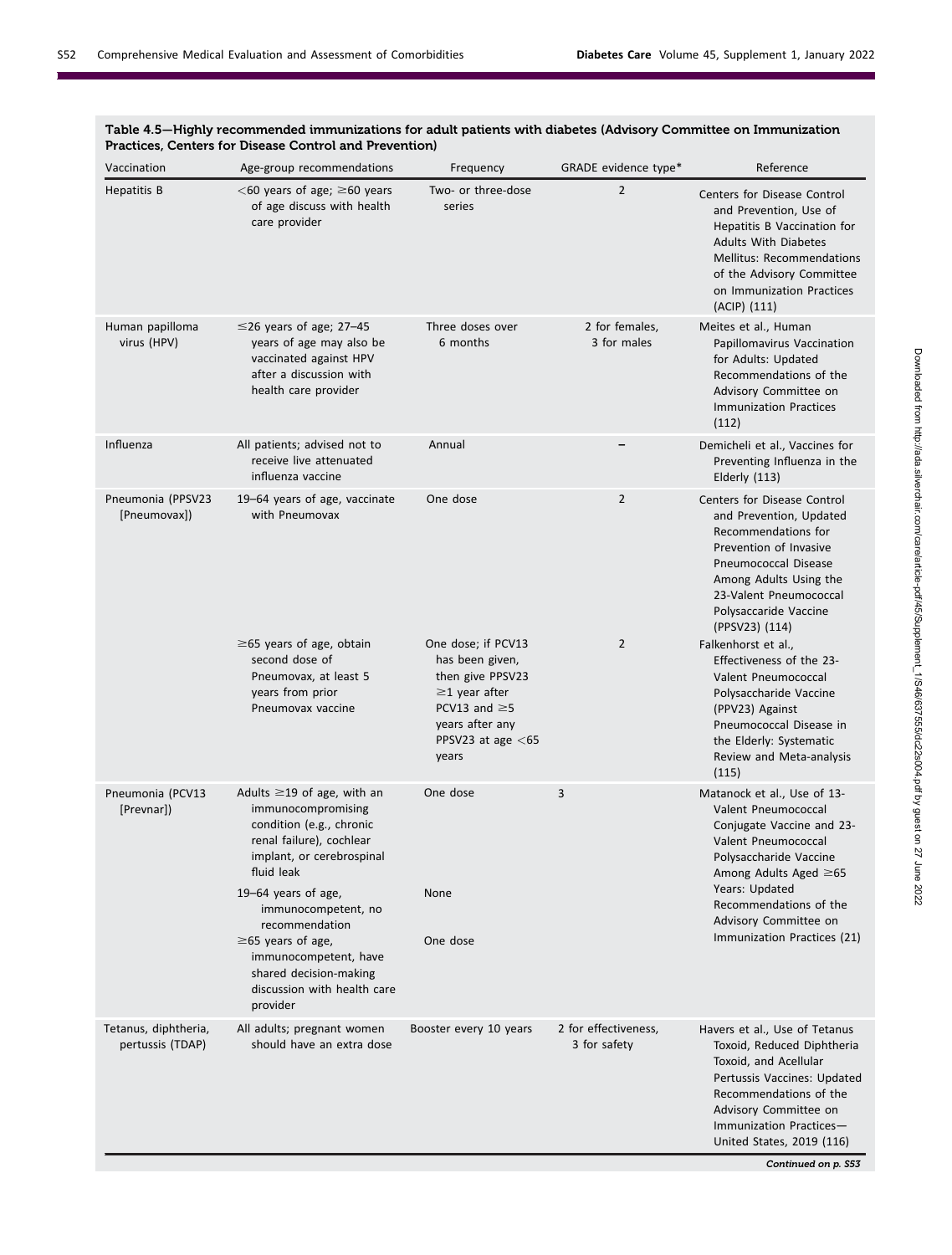| Table 4.5–Continued |                           |                                                     |                      |                                                                                                                                            |  |
|---------------------|---------------------------|-----------------------------------------------------|----------------------|--------------------------------------------------------------------------------------------------------------------------------------------|--|
| Vaccination         | Age-group recommendations | Frequency                                           | GRADE evidence type* | Reference                                                                                                                                  |  |
| Zoster              | $\geq$ 50 years of age    | Two-dose Shingrix, even if<br>previously vaccinated |                      | Dooling et al.,<br>Recommendations of the<br>Advisory Committee on<br>Immunization Practices for<br>Use of Herpes Zoster<br>Vaccines (117) |  |
|                     |                           |                                                     |                      |                                                                                                                                            |  |

GRADE, Grading of Recommendations Assessment, Development and Evaluation; PCV13, 13-valent pneumococcal conjugate vaccine; PPSV23, 23-valent pneumococcal polysaccharide vaccine. \*Evidence type:  $1 =$  randomized controlled trials (RCTs), or overwhelming evidence from observational studies;  $2 =$  RCTs with important limitations, or exceptionally strong evidence from observational studies;  $3 =$  observational studies, or RCTs with notable limitations; and  $4 =$  clinical experience and observations, observational studies with important limitations, or RCTs with several major limitations. For a comprehensive list, refer to the Centers for Disease Control and Prevention at [www.cdc.gov/vaccines/.](http://www.cdc.gov/vaccines/)

Moderna and the recombinant, replication-incompetent adenovirus serotype 26 (Ad26) vector vaccine from Janssen. Pfizer-BioNTech vaccine is recommended for people aged 12 years and older, with a grade 1 evidence rating for the prevention of symptomatic COVID-19 (23,24). It is given as a two-shot series 21 days apart. Moderna vaccine is recommended for people aged 18 years and older, with a grade 1 evidence rating for prevention of symptomatic COVID-19 (23). It is given as a two-shot series 28 days apart. Janssen vaccine is also recommended for people aged 18 years and older, with a grade 2 evidence rating (25). Unlike the mRNA vaccines, only one shot is required. Evidence regarding the efficacy of mixing vaccines is still emerging. Booster vaccine recommendations are also evolving, with the CDC just recently recommending the Pfizer-BioNTech booster for older adults and those with underlying conditions such as diabetes. The COVID-19 vaccine will likely become a routine part of the annual preventive schedule for people with diabetes.

# ASSESSMENT OF COMORBIDITIES

Besides assessing diabetes-related complications, clinicians and their patients need to be aware of common comorbidities that affect people with diabetes and that may complicate management (26–30). Diabetes comorbidities are conditions that affect people with diabetes more often than age-matched people without diabetes. This section discusses many of the common comorbidities observed in patients with diabetes but is not necessarily inclusive of all the conditions that have been reported.

#### Autoimmune Diseases

#### Recommendations

- 4.7 Patients with type 1 diabetes should be screened for autoimmune thyroid disease soon after diagnosis and periodically thereafter. B
- 4.8 Adult patients with type 1 diabetes should be screened for celiac disease in the presence of gastrointestinal symptoms, signs, or laboratory manifestations suggestive of celiac disease. B

People with type 1 diabetes are at increased risk for other autoimmune diseases, with thyroid disease, celiac disease, and pernicious anemia (vitamin B12 deficiency) being among the most common (31). Other associated conditions include autoimmune hepatitis, primary adrenal insufficiency (Addison disease), collagen vascular diseases, and myasthenia gravis (32–35). Type 1 diabetes may also occur with other autoimmune diseases in the context of specific genetic disorders or polyglandular autoimmune syndromes (36). Given the high prevalence, nonspecific symptoms, and insidious onset of primary hypothyroidism, routine screening for thyroid dysfunction is recommended for all patients with type 1 diabetes. Screening for celiac disease should be considered in adult patients with suggestive symptoms (e.g., diarrhea, malabsorption, abdominal pain) or signs (e.g., osteoporosis, vitamin deficiencies, iron deficiency anemia) (37,38). Measurement of vitamin B12 levels should be considered for patients with type 1 diabetes and peripheral neuropathy or unexplained anemia.

# Cancer

Diabetes is associated with increased risk of cancers of the liver, pancreas, endometrium, colon/rectum, breast, and bladder (39). The association may result from shared risk factors between type 2 diabetes and cancer (older age, obesity, and physical inactivity) but may also be due to diabetes-related factors (40), such as underlying disease physiology or diabetes treatments, although evidence for these links is scarce. Patients with diabetes should be encouraged to undergo recommended age- and sex-appropriate cancer screenings and to reduce their modifiable cancer risk factors (obesity, physical inactivity, and smoking). New onset of atypical diabetes (lean body habitus, negative family history) in a middle-aged or older patient may precede the diagnosis of pancreatic adenocarcinoma (41). However, in the absence of other symptoms (e.g., weight loss, abdominal pain), routine screening of all such patients is not currently recommended.

#### Cognitive Impairment/Dementia

## Recommendation

4.9 In the presence of cognitive impairment, diabetes treatment regimens should be simplified as much as possible and tailored to minimize the risk of hypoglycemia. B

Diabetes is associated with a significantly increased risk and rate of cognitive decline and an increased risk of dementia (42,43). A recent meta-analysis of prospective observational studies in people with diabetes showed 73% increased risk of all types of dementia, 56% increased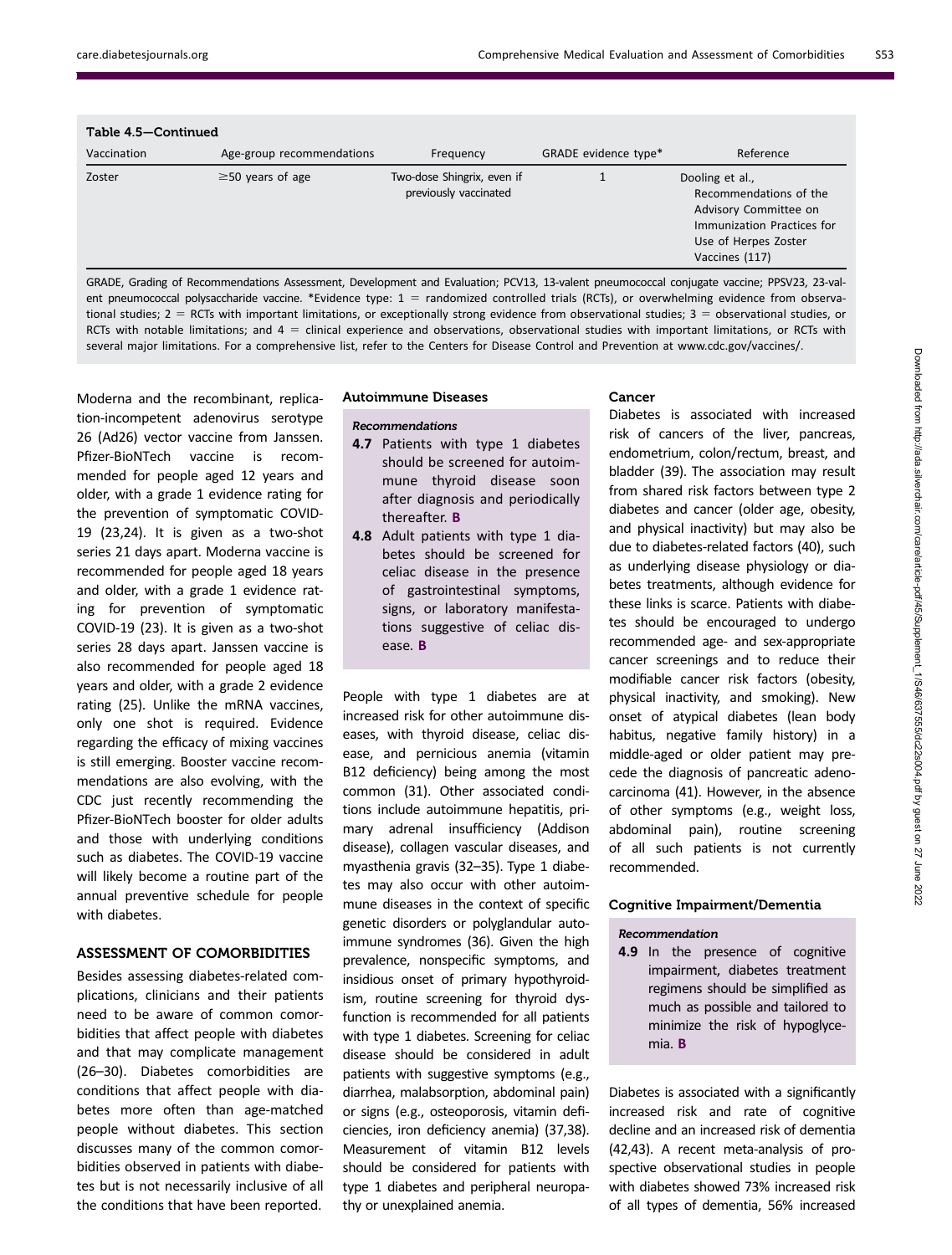risk of Alzheimer dementia, and 127% increased risk of vascular dementia compared with individuals without diabetes (44). The reverse is also true: people with Alzheimer dementia are more likely to develop diabetes than people without Alzheimer dementia. In a 15-year prospective study of community-dwelling people >60 years of age, the presence of diabetes at baseline significantly increased the age- and sex-adjusted incidence of all-cause dementia, Alzheimer dementia, and vascular dementia compared with rates in those with normal glucose tolerance (45). See Section 13, "Older Adults" ([https://doi.org/10.2337/](https://doi.org/10.2337/dc22-S013) [dc22-S013\)](https://doi.org/10.2337/dc22-S013), for a more detailed discussion regarding screening for cognitive impairment.

#### Hyperglycemia

In those with type 2 diabetes, the degree and duration of hyperglycemia are related to dementia. More rapid cognitive decline is associated with both increased A1C and longer duration of diabetes (44). The Action to Control Cardiovascular Risk in Diabetes (ACCORD) study found that each 1% higher A1C level was associated with lower cognitive function in individuals with type 2 diabetes (46). However, the ACCORD study found no difference in cognitive outcomes in participants randomly assigned to intensive and standard glycemic control, supporting the recommendation that intensive glucose control should not be advised for the improvement of cognitive function in individuals with type 2 diabetes (47).

## Hypoglycemia

In type 2 diabetes, severe hypoglycemia is associated with reduced cognitive function, and those with poor cognitive function have more severe hypoglycemia. In a long-term study of older patients with type 2 diabetes, individuals with one or more recorded episodes of severe hypoglycemia had a stepwise increase in risk of dementia (48). Likewise, the ACCORD trial found that as cognitive function decreased, the risk of severe hypoglycemia increased (49). Tailoring glycemic therapy may help to prevent hypoglycemia in individuals with cognitive dysfunction. See Section 13, "Older Adults" [\(https://doi.org/10.2337/dc22-S013](https://doi.org/10.2337/dc22-S013)), for more detailed discussion of hypoglycemia

in older patients with type 1 and type 2 diabetes.

#### Nutrition

In one study, adherence to the Mediterranean diet correlated with improved cognitive function (50). However, a recent Cochrane review found insufficient evidence to recommend any specific dietary change for the prevention or treatment of cognitive dysfunction (51).

#### Statins

A systematic review has reported that data do not support an adverse effect of statins on cognition (52). The U.S. Food and Drug Administration postmarketing surveillance databases have also revealed a low reporting rate for cognitive-related adverse events, including cognitive dysfunction or dementia, with statin therapy, similar to rates seen with other commonly prescribed cardiovascular medications (52). Therefore, fear of cognitive decline should not be a barrier to statin use in individuals with diabetes and a high risk for cardiovascular disease.

#### Nonalcoholic Fatty Liver Disease

#### Recommendation

4.10 Patients with type 2 diabetes or prediabetes and elevated liver enzymes (ALT) or fatty liver on ultrasound should be evaluated for presence of nonalcoholic steatohepatitis and liver fibrosis. C

Diabetes is associated with the development of nonalcoholic fatty liver disease (NAFLD), including its more severe manifestations of nonalcoholic steatohepatitis (NASH), liver fibrosis, cirrhosis, and hepatocellular carcinoma (53). Elevations of hepatic transaminase concentrations are associated with higher BMI, waist circumference, and triglyceride levels and lower HDL cholesterol levels. Noninvasive tests, such as elastography or fibrosis biomarkers, may be used to assess risk of fibrosis, but referral to a liver specialist and liver biopsy may be required for definitive diagnosis (54). Interventions that improve metabolic abnormalities in patients with diabetes (weight loss, glycemic control, and treatment with specific drugs for hyperglycemia or dyslipidemia)

are also beneficial for fatty liver disease (55,56). Pioglitazone, vitamin E treatment, liraglutide, and semaglutide treatment of biopsy-proven NASH have each been shown to improve liver histology, but effects on longer-term clinical outcomes are not known (57–59). Treatment with other glucagon-like peptide 1 receptor agonists and with sodium–glucose cotransporter 2 inhibitors has shown promise in preliminary studies, although benefits may be mediated, at least in part, by weight loss (59–61).

The American Gastroenterological Association convened an international conference, including representatives of the ADA, to review and discuss published literature on burden, screening, risk stratification, diagnosis, and management of individuals with NAFLD, including NASH (62). Please see the special report "Preparing for the NASH Epidemic: A Call to Action" for full details (62). Significant gaps were identified, including gaps in knowledge in who to screen and how to diagnose and treat patients at high risk for NASH. In patients with suspected NAFLD, diagnosis consists of evaluating patients for alternative or coexisting causes of liver disease through history and laboratory testing. In patients with NAFLD/NASH, risk stratification with noninvasive fibrosis scores was suggested. Table 4.6, reproduced from the special report, summarizes the management recommendations for patients with NAFLD and NASH, and Table 4.7 presents the summary of published NAFLD guidelines included in the the report (62). Further research and interdisciplinary consensus are required to fully define screening, referral, and diagnostic pathways.

## Hepatitis C Infection

Infection with hepatitis C virus (HCV) is associated with a higher prevalence of type 2 diabetes, which is present in up to one-third of individuals with chronic HCV infection. HCV may impair glucose metabolism by several mechanisms, including directly via viral proteins and indirectly by altering proinflammatory cytokine levels (63). The use of newer direct-acting antiviral drugs produces a sustained virological response (cure) in nearly all cases and has been reported to improve glucose metabolism in individuals with diabetes (64). A meta-analysis of mostly observational studies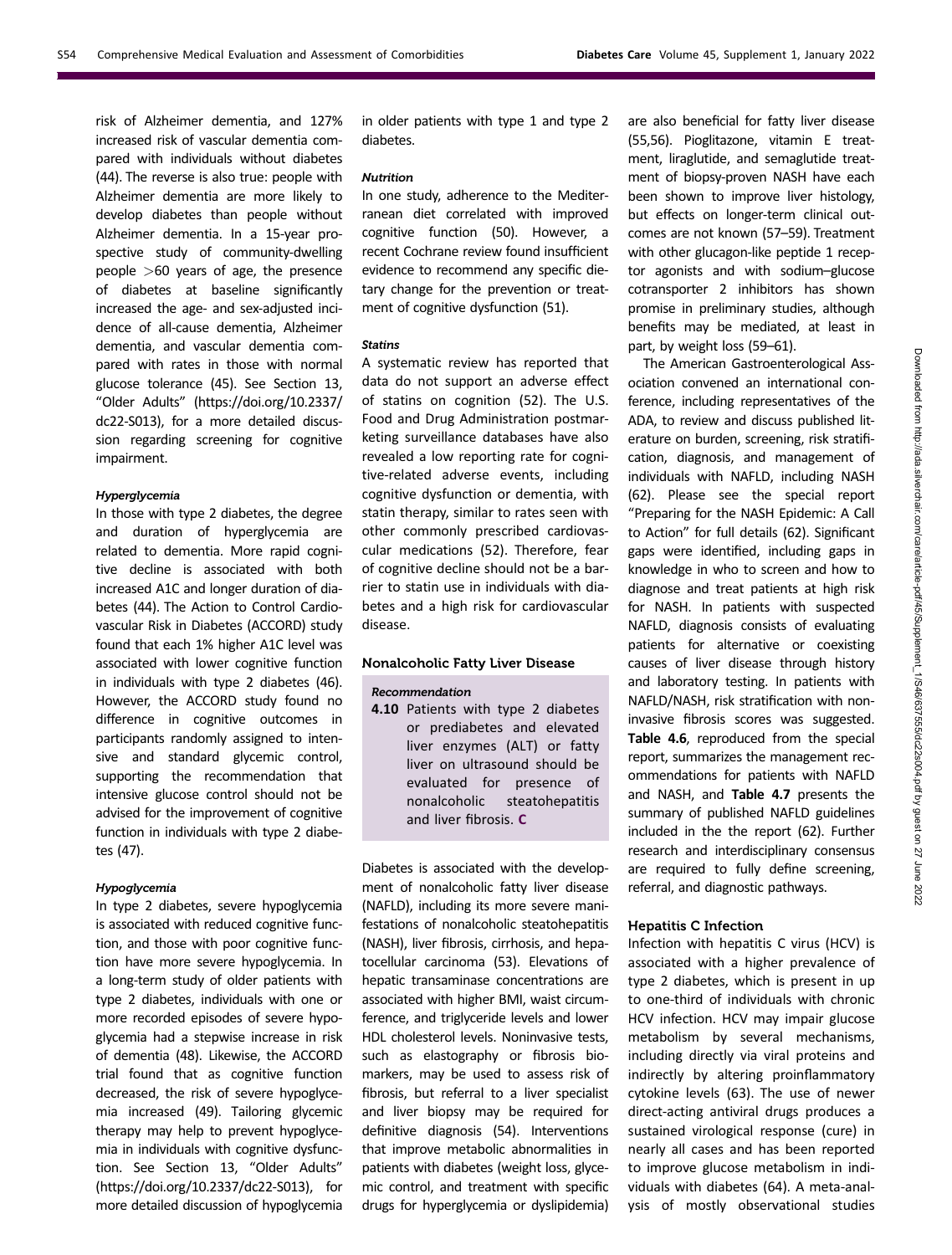found a mean reduction in A1C levels of 0.45% (95% CI  $-0.60$  to  $-0.30$ ) and reduced requirement for glucose-lowering medication use following successful eradication of HCV infection (65).

## Pancreatitis

Diabetes is linked to diseases of the exocrine pancreas such as pancreatitis, which may disrupt the global architecture or physiology of the pancreas, often resulting in both exocrine and endocrine dysfunction. Up to half of patients with diabetes may have some degree of impaired exocrine pancreas function (66). People with diabetes are at an approximately twofold higher risk of developing acute pancreatitis (67).

Conversely, prediabetes and/or diabetes has been found to develop in approximately one-third of patients after an episode of acute pancreatitis (68); thus, the relationship is likely bidirectional. Postpancreatitis diabetes may include either new-onset disease or previously unrecognized diabetes (69). Studies of patients treated with incretin-based therapies for diabetes have also reported that pancreatitis may occur more frequently with these medications, but results have been mixed and causality has not been established (70–72).

Islet autotransplantation should be considered for patients requiring total pancreatectomy for medically refractory chronic pancreatitis to prevent postsurgical diabetes. Approximately one-third of patients undergoing total pancreatectomy with islet autotransplantation are insulin free 1 year postoperatively, and observational studies from different centers have demonstrated islet graft function up to a

decade after the surgery in some patients (73–77). Both patient and disease factors should be carefully considered when deciding the indications and timing of this surgery. Surgeries should be performed in skilled facilities that have demonstrated expertise in islet autotransplantation.

## Fractures

Age-specific hip fracture risk is significantly increased in both people with type 1 diabetes (relative risk 6.3) and those with type 2 diabetes (relative risk 1.7) in both sexes (78). Type 1 diabetes is associated with osteoporosis, but in type 2 diabetes, an increased risk of hip fracture is seen despite higher bone mineral density (BMD) (79). In three large observational studies of older adults, femoral neck BMD T-score and the World Health Organization Fracture Risk Assessment Tool (FRAX) score were associated with hip and nonspine fractures. Fracture risk was higher in participants with diabetes compared with those without diabetes for a given Tscore and age or for a given FRAX score (80). Providers should assess fracture history and risk factors in older patients with diabetes and recommend measurement of BMD if appropriate for the patient's age and sex. Fracture prevention strategies for people with diabetes are the same as for the general population and may include vitamin D supplementation. For patients with type 2 diabetes with fracture risk factors, thiazolidinediones (81) and sodium–glucose cotransporter 2 inhibitors (82) should be used with caution.

#### Sensory Impairment

Hearing impairment, both in high-frequency and low- to midfrequency ranges, is more common in people with diabetes than in those without, with stronger associations found in studies of younger people (83). Proposed pathophysiologic mechanisms include the combined contributions of hyperglycemia and oxidative stress to cochlear microangiopathy and auditory neuropathy (84). In a National Health and Nutrition Examination Survey (NHANES) analysis, hearing impairment was about twice as prevalent in people with diabetes compared with those without, after adjusting for age and other risk factors for hearing impairment (85). Low HDL cholesterol, coronary heart disease, peripheral neuropathy, and general poor health have been reported as risk factors for hearing impairment for people with diabetes, but an association of hearing loss with blood glucose levels has not been consistently observed (86). In the Diabetes Control and Complications Trial/Epidemiology of Diabetes Interventions and Complications (DCCT/EDIC) cohort, time-weighted mean A1C was associated with increased risk of hearing impairment when tested after long-term (>20 years) follow-up (87). Impairment in smell, but not taste, has also been reported in individuals with diabetes (88).

#### Low Testosterone in Men

## Recommendation

4.11 In men with diabetes who have symptoms or signs of hypogonadism, such as decreased sexual desire (libido) or activity, or

# Table 4.6—Management of patients with nonalcoholic fatty liver disease and nonalcoholic steatohepatitis

| Variable                                    | Lifestyle intervention <sup>a</sup> | Liver-directed<br>pharmacotherapy | Diabetes care (in<br>individuals with diabetes)       | Cardiovascular risk<br>reduction |
|---------------------------------------------|-------------------------------------|-----------------------------------|-------------------------------------------------------|----------------------------------|
| <b>NAFLD</b>                                | Yes                                 | No                                | Standard of care                                      | Yes                              |
| NASH with fibrosis stage<br>0 or 1 (F0, F1) | Yes                                 | No                                | Standard of care                                      | Yes                              |
| NASH with fibrosis stage<br>2 or 3 (F2, F3) | Yes                                 | Yes                               | Pioglitazone, GLP-1<br>receptor agonists <sup>b</sup> | Yes                              |
| NASH cirrhosis (F4)                         | Yes                                 | Yes                               | Individualize <sup>c</sup>                            | Yes                              |

NAFLD, nonalcoholic fatty liver disease; NASH, nonalcoholic steatohepatitis. <sup>a</sup>All patients require regular physical activity and healthy diet and to avoid excess alcohol intake; weight loss recommended. <sup>b</sup>Among glucagon-like peptide 1 (GLP-1) receptor agonists, semaglutide has the best evidence of benefit in patients with NASH and fibrosis. <sup>c</sup>Evidence for efficacy of pharmacotherapy in patients with NASH cirrhosis is very limited and should be individualized and used with caution. Adapted from "Preparing for the NASH Epidemic: A Call to Action" (62).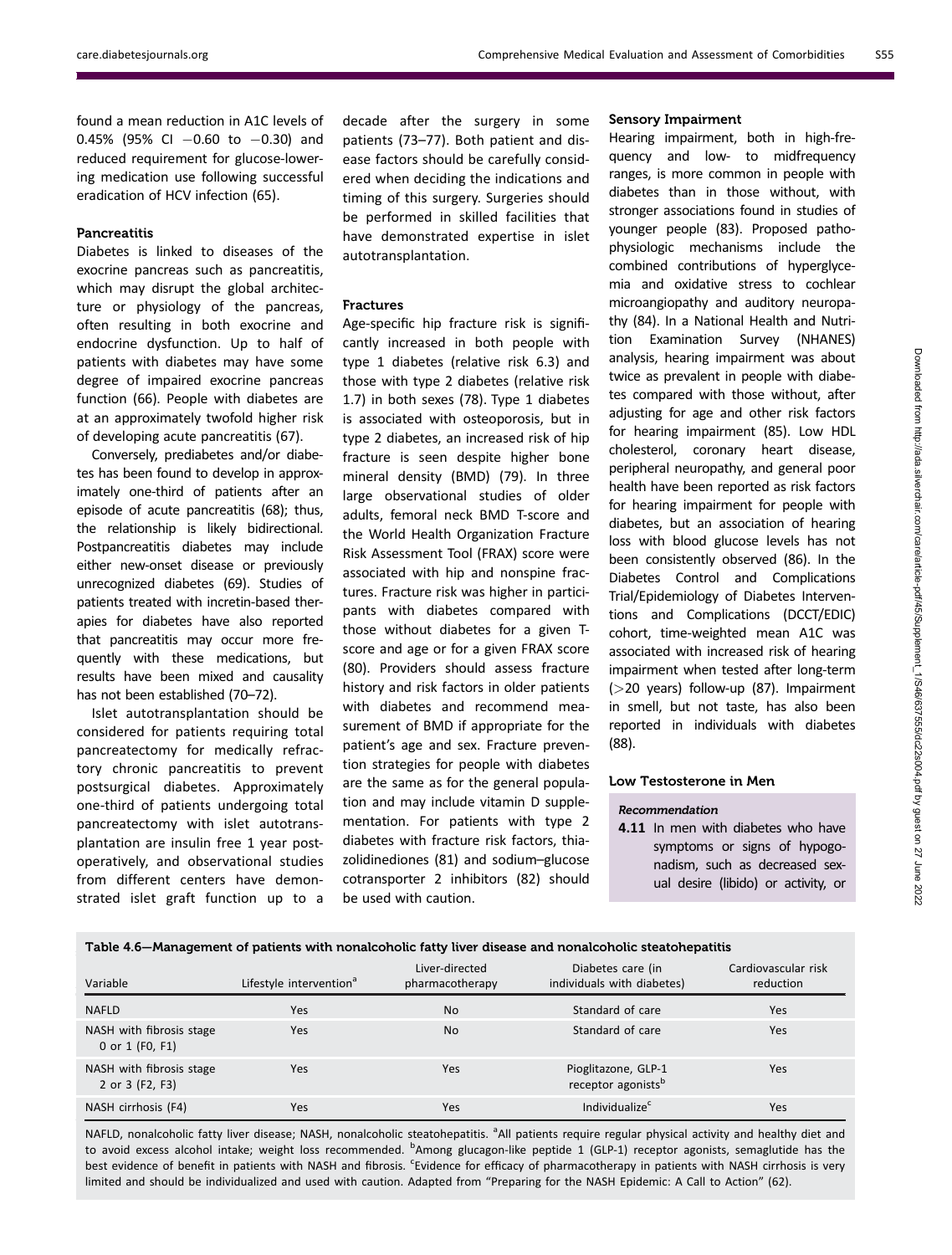| Table 4.7–Summary of published nonalcoholic fatty liver disease guidelines |      |                                                                                                                                                                            |                                                                                                                                                        |                                                                                   |  |
|----------------------------------------------------------------------------|------|----------------------------------------------------------------------------------------------------------------------------------------------------------------------------|--------------------------------------------------------------------------------------------------------------------------------------------------------|-----------------------------------------------------------------------------------|--|
| Organization                                                               | Year | First-line diagnosis test                                                                                                                                                  | When to refer to hepatologist                                                                                                                          | Noninvasive tests                                                                 |  |
| American Association for<br>the Study of Liver<br>Diseases (AASLD)         | 2018 | Not clear in the guideline<br>Routine screening for NAFLD in<br>high-risk groups is not<br>recommended                                                                     | Not clear in the guideline                                                                                                                             | Diagnosis for NASH: liver<br>biopsy<br>Assessment for fibrosis: NFS<br>or FIB-4   |  |
| American<br>Gastroenterological<br>Association (AGA)                       | 2012 | Routine screening for NAFLD is<br>not recommended                                                                                                                          | Not clear in the guideline                                                                                                                             | Metabolic syndrome can be<br>used to target patients<br>for liver biopsy          |  |
| European Association for<br>the Study of the Liver<br>(EASL)               | 2016 | Ultrasound $+$ liver enzymes for<br>patients with risk factors                                                                                                             | Refer patients with abnormal<br>liver enzymes or medium-/<br>high-risk fibrosis markers to<br>specialist                                               | Diagnosis for NASH: liver<br>biopsy<br>Assessment for fibrosis: NFS<br>or FIB-4   |  |
| World Gastroenterology<br>Organization (WGO)                               | 2012 | Ultrasound $+$ liver enzymes for<br>patients with risk factors                                                                                                             | Not clear in the guideline                                                                                                                             | Diagnosis for NASH: liver<br>biopsy                                               |  |
| National Institute for<br>Health Care and<br>Excellence (NICE)             | 2016 | Ultrasound $+$ liver enzymes for<br>patients with risk factors<br>But routine liver function blood<br>tests are not sensitive, and<br>ultrasound is not cost-<br>effective | Refer adults with advanced<br>liver fibrosis to a<br>hepatologist<br>Refer children with suspected<br>NAFLD to a pediatric<br>specialist in hepatology | Assessment for advanced<br>fibrosis: enhanced liver<br>fibrosis (every 2-3 years) |  |

FIB-4, Fibrosis-4 Index; NAFLD, nonalcoholic fatty liver disease; NASH, nonalcoholic steatohepatitis; NFS, NAFLD fibrosis score. Adapted from "Preparing for the NASH Epidemic: A Call to Action" (62).

erectile dysfunction, consider screening with a morning serum testosterone level. B

Mean levels of testosterone are lower in men with diabetes compared with agematched men without diabetes, but obesity is a major confounder (89,90). Testosterone replacement in men with symptomatic hypogonadism may have benefits including improved sexual function, well-being, muscle mass and strength, and bone density (91). In men with diabetes who have symptoms or signs of low testosterone (hypogonadism), a morning total testosterone level should be measured using an accurate and reliable assay (92). In men who have total testosterone levels close to the lower limit, it is reasonable to determine free testosterone concentrations either directly from equilibrium dialysis assays or by calculations that use total testosterone, sex hormone binding globulin, and albumin concentrations (92). Please see the Endocrine Society clinical practice guideline for detailed recommendations (92). Further tests (such as luteinizing hormone and follicle-stimulating hormone levels) may be needed to further evaluate the patient. Testosterone replacement in older men with hypogonadism has been associated with increased coronary artery

plaque volume, with no conclusive evidence that testosterone supplementation is associated with increased cardiovascular risk in hypogonadal men (92).

#### Obstructive Sleep Apnea

Age-adjusted rates of obstructive sleep apnea, a risk factor for cardiovascular disease, are significantly higher (4- to 10 fold) with obesity, especially with central obesity (93). The prevalence of obstructive sleep apnea in the population with type 2 diabetes may be as high as 23%, and the prevalence of any sleep-disordered breathing may be as high as 58% (94,95). In participants with obesity enrolled in the Action for Health in Diabetes (Look AHEAD) trial, it exceeded 80% (96). Patients with symptoms suggestive of obstructive sleep apnea (e.g., excessive daytime sleepiness, snoring, witnessed apnea) should be considered for screening (97). Sleep apnea treatment (lifestyle modification, continuous positive airway pressure, oral appliances, and surgery) significantly improves quality of life and blood pressure control. The evidence for a treatment effect on glycemic control is mixed (98).

# Periodontal Disease

Periodontal disease is more severe, and may be more prevalent, in patients with diabetes than in those without and has

been associated with higher A1C levels (99–101). Longitudinal studies suggest that people with periodontal disease have higher rates of incident diabetes. Current evidence suggests that periodontal disease adversely affects diabetes outcomes, although evidence for treatment benefits remains controversial (30,102). In a randomized clinical trial, intensive periodontal treatment was associated with better glycemic control (A1C 8.3% vs. 7.8% in control subjects and the intensive-treatment group, respectively) and reduction in inflammatory markers after 12 months of followup (103).

#### References

1. Stellefson M, Dipnarine K, Stopka C. The chronic care model and diabetes management in US primary care settings: a systematic review. Prev Chronic Dis 2013;10:E26

2. Coleman K, Austin BT, Brach C, Wagner EH. Evidence on the Chronic Care Model in the new millennium. Health Aff (Millwood) 2009;28:75–85 3. Gabbay RA, Bailit MH, Mauger DT, Wagner EH, Siminerio L. Multipayer patient-centered medical home implementation guided by the chronic care model. Jt Comm J Qual Patient Saf 2011;37:265–273

4. UK Prospective Diabetes Study (UKPDS) Group. Intensive blood-glucose control with sulphonylureas or insulin compared with conventional treatment and risk of complications in patients with type 2 diabetes (UKPDS 33). Lancet 1998;352:837–853

5. Diabetes Control and Complications Trial Research Group; Nathan DM, Genuth S, Lachin J,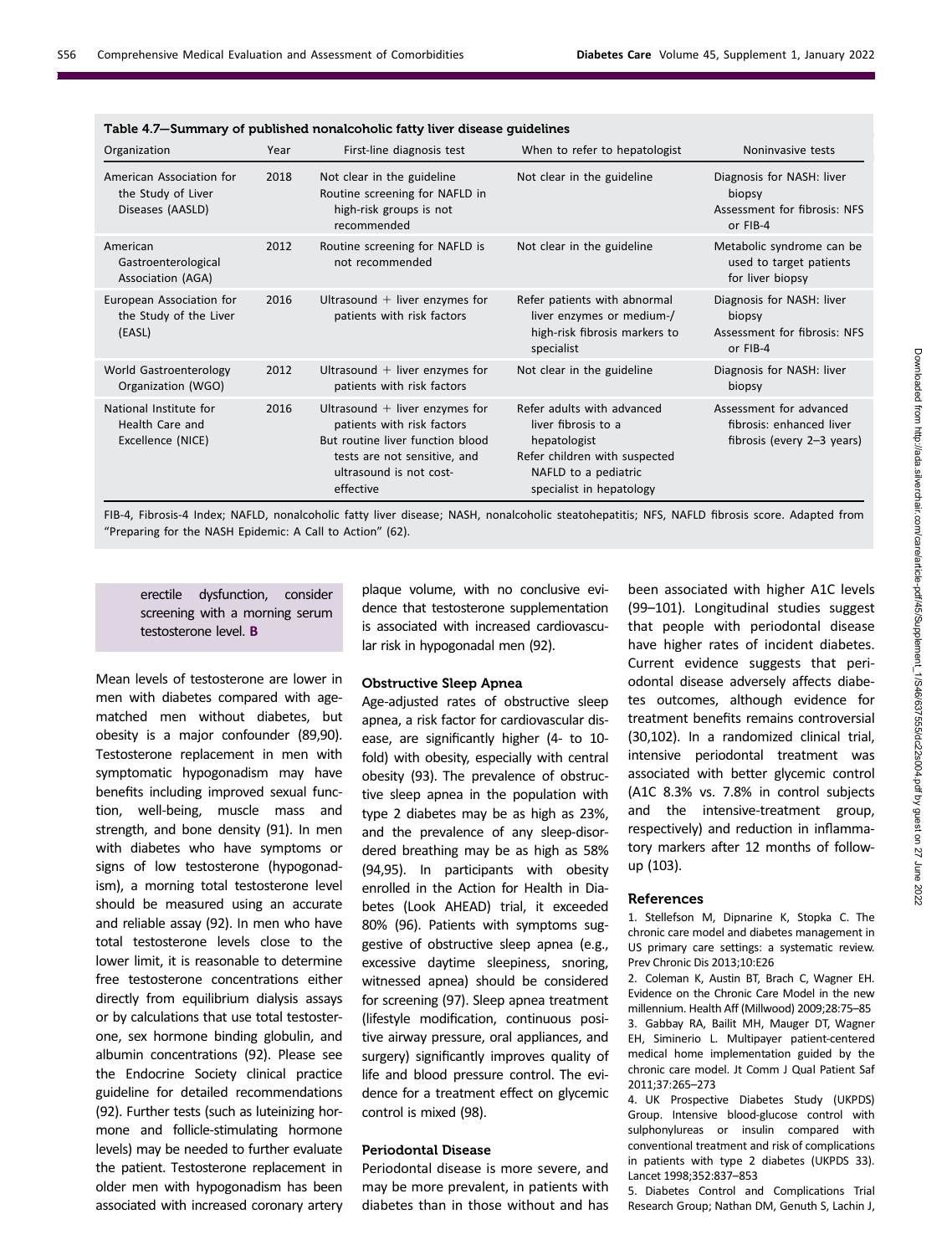et al. The effect of intensive treatment of diabetes on the development and progression of long-term complications in insulin-dependent diabetes mellitus. N Engl J Med 1993;329: 977–986

6. Lachin JM, Genuth S, Nathan DM, Zinman B; DCCT/EDIC Research Group. Effect of glycemic exposure on the risk of microvascular complications in the diabetes control and complications trial—revisited. Diabetes 2008;57: 995–1001

7. White NH, Cleary PA, Dahms W, Goldstein D, Malone J; Diabetes Control and Complications Trial (DCCT)/Epidemiology of Diabetes Interventions and Complications (EDIC) Research Group. Beneficial effects of intensive therapy of diabetes during adolescence: outcomes after the conclusion of the Diabetes Control and Complications Trial (DCCT). J Pediatr 2001;139: 804–812

8. Anderson RM, Funnell MM. Compliance and adherence are dysfunctional concepts in diabetes care. Diabetes Educ 2000;26:597–604

9. Sarkar U, Fisher L, Schillinger D. Is self-efficacy associated with diabetes self-management across race/ethnicity and health literacy? Diabetes Care 2006;29:823–829

10. King DK, Glasgow RE, Toobert DJ, et al. Selfefficacy, problem solving, and social-environmental support are associated with diabetes selfmanagement behaviors. Diabetes Care 2010;33: 751–753

11. Nouwen A, Urquhart Law G, Hussain S, McGovern S, Napier H. Comparison of the role of self-efficacy and illness representations in relation to dietary self-care and diabetes distress in adolescents with type 1 diabetes. Psychol Health 2009;24:1071–1084

12. Dickinson JK, Guzman SJ, Maryniuk MD, et al. The use of language in diabetes care and education. Diabetes Care 2017;40:1790–1799

13. Lee SWH, Ng KY, Chin WK. The impact of sleep amount and sleep quality on glycemic control in type 2 diabetes: a systematic review and meta-analysis. Sleep Med Rev 2017;31: 91–101

14. Robinson CL, Bernstein H, Poehling K, Romero JR, Szilagyi P. Advisory Committee on Immunization Practices recommended immunization schedule for children and adolescents aged 18 years or younger – United States, 2020. MMWR Morb Mortal Wkly Rep 2020;69:130–132 15. Freedman MS, Hunter P, Ault K, Kroger A. Advisory Committee on Immunization Practices recommended immunization schedule for adults aged 19 years or older – United States, 2020. MMWR Morb Mortal Wkly Rep 2020;69: 133–135

16. Lee G, Carr W; ACIP Evidence-Based Recommendations Work Group. Updated framework for development of evidence-based recommendations by the Advisory Committee on Immunization Practices. MMWR Morb Mortal Wkly Rep 2018;67:1271–1272

17. Goeijenbier M, van Sloten TT, Slobbe L, et al. Benefits of flu vaccination for persons with diabetes mellitus: a review. Vaccine 2017;35: 5095–5101

18. Yedlapati SH, Khan SU, Talluri S, et al. Effects of influenza vaccine on mortality and cardiovascular outcomes in patients with cardiovascular disease: a systematic review and

meta-analysis. J Am Heart Assoc 2021;10: e019636

19. Grohskopf LA, Alyanak E, Broder KR, et al. Prevention and control of seasonal influenza with vaccines: recommendations of the Advisory Committee on Immunization Practices — United States, 2020–21 influenza season. MMWR Recomm Rep 2020;69:1–24

20. Smith SA, Poland GA. Use of influenza and pneumococcal vaccines in people with diabetes. Diabetes Care 2000;23:95–108

21. Matanock A, Lee G, Gierke R, Kobayashi M, Leidner A, Pilishvili T. Use of 13-valent pneumococcal conjugate vaccine and 23-valent pneumococcal polysaccharide vaccine among adults aged  $\geq 65$  years: updated recommendations of the Advisory Committee on Immunization Practices. MMWR Morb Mortal Wkly Rep 2019;68:1069–1075

22. Ahmed SS, Pondo T, Xing W, et al. Early impact of 13-valent pneumococcal conjugate vaccine use on invasive pneumococcal disease among adults with and without underlying medical conditions–United States. Clin Infect Dis 2020;70:2484–2492

23. Oliver SE, Gargano JW, Marin M, et al. The Advisory Committee on Immunization Practices' interim recommendation for use of Pfizer-BioNTech COVID-19 vaccine — United States, December 2020. MMWR Morb Mortal Wkly Rep 2020;69:1922–1924

24. Wallace M, Woodworth KR, Gargano JW, et al. The Advisory Committee on Immunization Practices' interim recommendation for use of Pfizer-BioNTech COVID-19 vaccine in adolescents aged 12–15 years — United States, May 2021. MMWR Morb Mortal Wkly Rep 2021;70: 749–752

25. Oliver SE, Gargano JW, Scobie H, et al. The Advisory Committee on Immunization Practices' interim recommendation for use of Janssen COVID-19 vaccine — United States, February 2021. MMWR Morb Mortal Wkly Rep 2021;70: 329–332

26. Selvin E, Coresh J, Brancati FL. The burden and treatment of diabetes in elderly individuals in the U.S. Diabetes Care 2006;29:2415–2419

27. Grant RW, Ashburner JM, Hong CS, Chang Y, Barry MJ, Atlas SJ. Defining patient complexity from the primary care physician's perspective: a cohort study [published correction appears in Ann Intern Med 2012;157:152]. Ann Intern Med 2011;155:797–804

28. Tinetti ME, Fried TR, Boyd CM. Designing health care for the most common chronic condition—multimorbidity. JAMA 2012;307: 2493–2494

29. Sudore RL, Karter AJ, Huang ES, et al. Symptom burden of adults with type 2 diabetes across the disease course: Diabetes & Aging Study. J Gen Intern Med 2012;27:1674–1681

30. Borgnakke WS, Ylöstalo PV, Taylor GW, Genco RJ. Effect of periodontal disease on diabetes: systematic review of epidemiologic observational evidence. J Periodontol 2013;84 (Suppl. ):S135–S152

31. Nederstigt C, Uitbeijerse BS, Janssen LGM, Corssmit EPM, de Koning EJP, Dekkers OM. Associated auto-immune disease in type 1 diabetes patients: a systematic review and metaanalysis. Eur J Endocrinol 2019;180:135–144

32. De Block CE, De Leeuw IH, Van Gaal LF. High prevalence of manifestations of gastric autoimmunity in parietal cell antibody-positive type 1 (insulin-dependent) diabetic patients. The Belgian Diabetes Registry. J Clin Endocrinol Metab 1999;84:4062–4067

33. Triolo TM, Armstrong TK, McFann K, et al. Additional autoimmune disease found in 33% of patients at type 1 diabetes onset. Diabetes Care 2011;34:1211–1213

34. Hughes JW, Riddlesworth TD; T1D Exchange Clinic Network. Autoimmune diseases in children and adults with type 1 diabetes from the T1D Exchange Clinic Registry. J Clin Endocrinol Metab 2016;101:4931–4937

35. Kahaly GJ, Hansen MP. Type 1 diabetes associated autoimmunity. Autoimmun Rev 2016;15:644–648

36. Eisenbarth GS, Gottlieb PA. Autoimmune polyendocrine syndromes. N Engl J Med 2004; 350:2068–2079

37. Rubio-Tapia A, Hill ID, Kelly CP, Calderwood AH; American College of Gastroenterology. ACG clinical guidelines: diagnosis and management of celiac disease. Am J Gastroenterol 2013;108: 656–676; quiz 677

38. Husby S, Murray JA, Katzka DA. AGA clinical practice update on diagnosis and monitoring of celiac disease—changing utility of serology and histologic measures: expert review. Gastroenterology 2019;156:885–889

39. Suh S, Kim K-W. Diabetes and cancer: is diabetes causally related to cancer? Diabetes Metab J 2011;35:193–198

40. Giovannucci E, Harlan DM, Archer MC, et al. Diabetes and cancer: a consensus report. CA Cancer J Clin 2010;60:207–221

41. Aggarwal G, Kamada P, Chari ST. Prevalence of diabetes mellitus in pancreatic cancer compared to common cancers. Pancreas 2013; 42:198–201

42. Cukierman T, Gerstein HC, Williamson JD. Cognitive decline and dementia in diabetes systematic overview of prospective observational studies. Diabetologia 2005;48:2460–2469

43. Biessels GJ, Staekenborg S, Brunner E, Brayne C, Scheltens P. Risk of dementia in diabetes mellitus: a systematic review. Lancet Neurol 2006;5:64–74

44. Gudala K, Bansal D, Schifano F, Bhansali A. Diabetes mellitus and risk of dementia: a metaanalysis of prospective observational studies. J Diabetes Investig 2013;4:640–650

45. Ohara T, Doi Y, Ninomiya T, et al. Glucose tolerance status and risk of dementia in the community: the Hisayama study. Neurology 2011;77:1126–1134

46. Cukierman-Yaffe T, Gerstein HC, Williamson JD, et al.; Action to Control Cardiovascular Risk in Diabetes-Memory in Diabetes (ACCORD-MIND) Investigators. Relationship between baseline glycemic control and cognitive function in individuals with type 2 diabetes and other cardiovascular risk factors: the Action to Control Cardiovascular Risk in Diabetes-Memory in Diabetes (ACCORD-MIND) trial. Diabetes Care 2009;32:221–226

47. Launer LJ, Miller ME, Williamson JD, et al.; ACCORD MIND investigators. Effects of intensive glucose lowering on brain structure and function in people with type 2 diabetes (ACCORD MIND):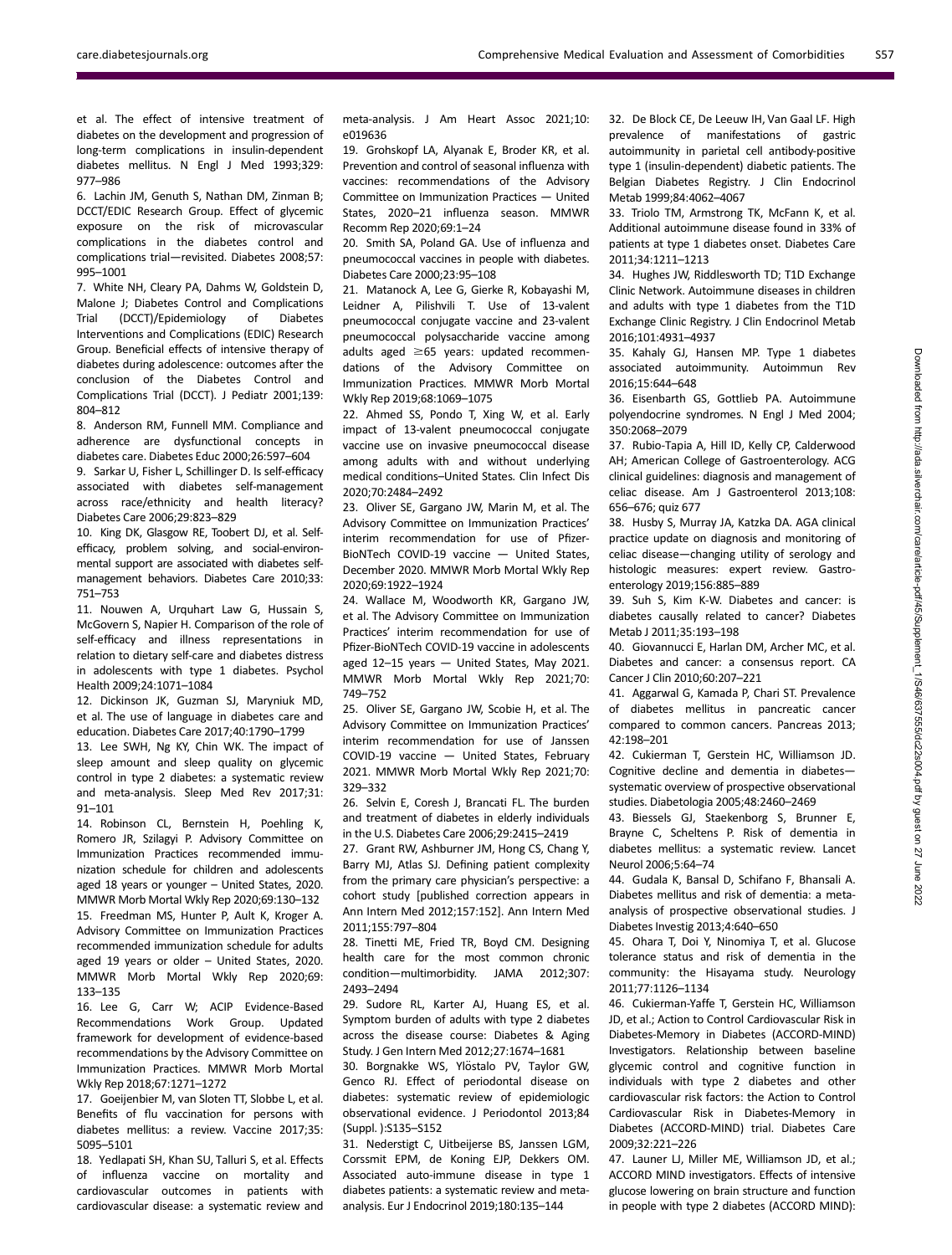a randomised open-label substudy. Lancet Neurol 2011;10:969–977

48. Whitmer RA, Karter AJ, Yaffe K, Quesenberry CP Jr, Selby JV. Hypoglycemic episodes and risk of dementia in older patients with type 2 diabetes mellitus. JAMA 2009;301:1565–1572

49. Punthakee Z, Miller ME, Launer LJ, et al.; ACCORD Group of Investigators; ACCORD-MIND Investigators. Poor cognitive function and risk of severe hypoglycemia in type 2 diabetes: post hoc epidemiologic analysis of the ACCORD trial. Diabetes Care 2012;35:787–793

50. Scarmeas N, Stern Y, Mayeux R, Manly JJ, Schupf N, Luchsinger JA. Mediterranean diet and mild cognitive impairment. Arch Neurol 2009; 66:216–225

51. Ooi CP, Loke SC, Yassin Z, Hamid T-A. Carbohydrates for improving the cognitive performance of independent-living older adults with normal cognition or mild cognitive impairment. Cochrane Database Syst Rev 2011;4: CD007220

52. Richardson K, Schoen M, French B, et al. Statins and cognitive function: a systematic review. Ann Intern Med 2013;159:688–697

53. El-Serag HB, Tran T, Everhart JE. Diabetes increases the risk of chronic liver disease and hepatocellular carcinoma. Gastroenterology 2004;126:460–468

54. Chalasani N, Younossi Z, Lavine JE, et al. The diagnosis and management of nonalcoholic fatty liver disease: practice guidance from the American Association for the Study of Liver Diseases. Hepatology 2018;67:328–357

55. American Gastroenterological Association. American Gastroenterological Association medical position statement: nonalcoholic fatty liver disease. Gastroenterology 2002;123:1702–1704

56. Cusi K, Orsak B, Bril F, et al. Long-term pioglitazone treatment for patients with nonalcoholic steatohepatitis and prediabetes or type 2 diabetes mellitus: a randomized trial. Ann Intern Med 2016;165:305–315

57. Belfort R, Harrison SA, Brown K, et al. A placebo-controlled trial of pioglitazone in subjects with nonalcoholic steatohepatitis. N Engl J Med 2006;355:2297–2307

58. Sanyal AJ, Chalasani N, Kowdley KV, et al.; NASH CRN. Pioglitazone, vitamin E, or placebo for nonalcoholic steatohepatitis. N Engl J Med 2010;362:1675–1685

59. Armstrong MJ, Gaunt P, Aithal GP, et al.; LEAN trial team. Liraglutide safety and efficacy in patients with non-alcoholic steatohepatitis (LEAN): a multicentre, double-blind, randomised, placebo-controlled phase 2 study. Lancet 2016;387:679–690

60. Shimizu M, Suzuki K, Kato K, et al. Evaluation of the effects of dapagliflozin, a sodium-glucose co-transporter-2 inhibitor, on hepatic steatosis and fibrosis using transient elastography in patients with type 2 diabetes and non-alcoholic fatty liver disease. Diabetes Obes Metab 2019; 21:285–292

61. Kuchay MS, Krishan S, Mishra SK, et al. Effect of dulaglutide on liver fat in patients with type 2 diabetes and NAFLD: randomised controlled trial (D-LIFT trial). Diabetologia 2020;63:2434–2445

62. Kanwal F, Shubrook JH, Younossi Z, et al. Preparing for the NASH epidemic: a call to action. Diabetes Care 2021;44:2162–2172

63. Lecube A, Hernández C, Genescà J, Simó R. Proinflammatory cytokines, insulin resistance, and insulin secretion in chronic hepatitis C patients: a case-control study. Diabetes Care 2006;29:1096–1101

64. Hum J, Jou JH, Green PK, et al. Improvement in glycemic control of type 2 diabetes after successful treatment of hepatitis C virus. Diabetes Care 2017;40:1173–1180

65. Carnovale C, Pozzi M, Dassano A, et al. The impact of a successful treatment of hepatitis C virus on glyco-metabolic control in diabetic patients: a systematic review and meta-analysis. Acta Diabetol 2019;56:341–354

66. Piciucchi M, Capurso G, Archibugi L, Delle Fave MM, Capasso M, Delle Fave G. Exocrine pancreatic insufficiency in diabetic patients: prevalence, mechanisms, and treatment. Int J Endocrinol 2015;2015:595649

67. Lee Y-K, Huang M-Y, Hsu C-Y, Su Y-C. Bidirectional relationship between diabetes and acute pancreatitis: a population-based cohort study in Taiwan. Medicine (Baltimore) 2016;95: e2448

68. Das SLM, Singh PP, Phillips ARJ, Murphy R, Windsor JA, Petrov MS. Newly diagnosed diabetes mellitus after acute pancreatitis: a systematic review and meta-analysis. Gut 2014;63:818–831

69. Petrov MS. Diabetes of the exocrine pancreas: American Diabetes Association-compliant lexicon. Pancreatology 2017;17:523–526

70. Thomsen RW, Pedersen L, Møller N, Kahlert J, Beck-Nielsen H, Sørensen HT. Incretin-based therapy and risk of acute pancreatitis: a nationwide population-based case-control study. Diabetes Care 2015;38:1089–1098

71. Tkáč I, Raz I. Combined analysis of three large interventional trials with gliptins indicates increased incidence of acute pancreatitis in patients with type 2 diabetes. Diabetes Care 2017;40:284–286

72. Egan AG, Blind E, Dunder K, et al. Pancreatic safety of incretin-based drugs—FDA and EMA assessment. N Engl J Med 2014;370:794–797

73. Bellin MD, Gelrud A, Arreaza-Rubin G, et al. Total pancreatectomy with islet autotransplantation: summary of an NIDDK workshop. Ann Surg 2015;261:21–29

74. Sutherland DER, Radosevich DM, Bellin MD, et al. Total pancreatectomy and islet autotransplantation for chronic pancreatitis. J Am Coll Surg 2012;214:409–424; discussion 424–426

75. Quartuccio M, Hall E, Singh V, et al. Glycemic predictors of insulin independence after total pancreatectomy with islet autotransplantation. J Clin Endocrinol Metab 2017;102:801–809

76. Webb MA, Illouz SC, Pollard CA, et al. Islet auto transplantation following total pancreatectomy: a long-term assessment of graft function. Pancreas 2008;37:282–287

77. Wu Q, Zhang M, Qin Y, et al. Systematic review and meta-analysis of islet autotransplantation after total pancreatectomy in chronic pancreatitis patients. Endocr J 2015;62:227–234

78. Janghorbani M, Van Dam RM, Willett WC, Hu FB. Systematic review of type 1 and type 2 diabetes mellitus and risk of fracture. Am J Epidemiol 2007;166:495–505

79. Vestergaard P. Discrepancies in bone mineral density and fracture risk in patients with type 1 and type 2 diabetes—a meta-analysis. Osteoporos Int 2007;18:427–444

80. Schwartz AV, Vittinghoff E, Bauer DC, et al.; Study of Osteoporotic Fractures (SOF) Research Group; Osteoporotic Fractures in Men (MrOS) Research Group; Health, Aging, and Body Composition (Health ABC) Research Group. Association of BMD and FRAX score with risk of fracture in older adults with type 2 diabetes. JAMA 2011;305:2184–2192

81. Kahn SE, Zinman B, Lachin JM, et al.; Diabetes Outcome Progression Trial (ADOPT) Study Group. Rosiglitazone-associated fractures in type 2 diabetes: an analysis from A Diabetes Outcome Progression Trial (ADOPT). Diabetes Care 2008;31:845–851

82. Taylor SI, Blau JE, Rother KI. Possible adverse effects of SGLT2 inhibitors on bone. Lancet Diabetes Endocrinol 2015;3:8–10

83. Baiduc RR, Helzner EP. Epidemiology of diabetes and hearing loss. Semin Hear 2019;40: 281–291

84. Helzner EP, Contrera KJ. Type 2 diabetes and hearing impairment. Curr Diab Rep 2016;16:3

85. Bainbridge KE, Hoffman HJ, Cowie CC. Diabetes and hearing impairment in the United States: audiometric evidence from the National Health and Nutrition Examination Survey, 1999 to 2004. Ann Intern Med 2008;149:1–10

86. Bainbridge KE, Hoffman HJ, Cowie CC. Risk factors for hearing impairment among U.S. adults with diabetes: National Health and Nutrition Examination Survey 1999–2004. Diabetes Care 2011;34:1540–1545

87. Schade DS, Lorenzi GM, Braffett BH, et al.; DCCT/EDIC Research Group. Hearing impairment and type 1 diabetes in the Diabetes Control and Complications Trial/Epidemiology of Diabetes Interventions and Complications (DCCT/EDIC) cohort. Diabetes Care 2018;41:2495–2501

88. Rasmussen VF, Vestergaard ET, Hejlesen O, Andersson CUN, Cichosz SL. Prevalence of taste and smell impairment in adults with diabetes: a cross-sectional analysis of data from the National Health and Nutrition Examination Survey (NHANES). Prim Care Diabetes 2018;12:453–459 89. Dhindsa S, Miller MG, McWhirter CL, et al. Testosterone concentrations in diabetic and nondiabetic obese men. Diabetes Care 2010;33: 1186–1192

90. Grossmann M. Low testosterone in men with type 2 diabetes: significance and treatment. J Clin Endocrinol Metab 2011;96:2341–2353

91. Bhasin S, Cunningham GR, Hayes FJ, et al.; Task Force, Endocrine Society. Testosterone therapy in men with androgen deficiency syndromes: an Endocrine Society clinical practice guideline. J Clin Endocrinol Metab 2010;95: 2536–2559

92. Bhasin S, Brito JP, Cunningham GR, et al. Testosterone therapy in men with hypogonadism: an Endocrine Society clinical practice guideline. J Clin Endocrinol Metab 2018;103: 1715–1744

93. Li C, Ford ES, Zhao G, Croft JB, Balluz LS, Mokdad AH. Prevalence of self-reported clinically diagnosed sleep apnea according to obesity status in men and women: National Health and Nutrition Examination Survey, 2005–2006. Prev Med 2010;51:18–23

94. West SD, Nicoll DJ, Stradling JR. Prevalence of obstructive sleep apnoea in men with type 2 diabetes.Thorax 2006;61:945–950